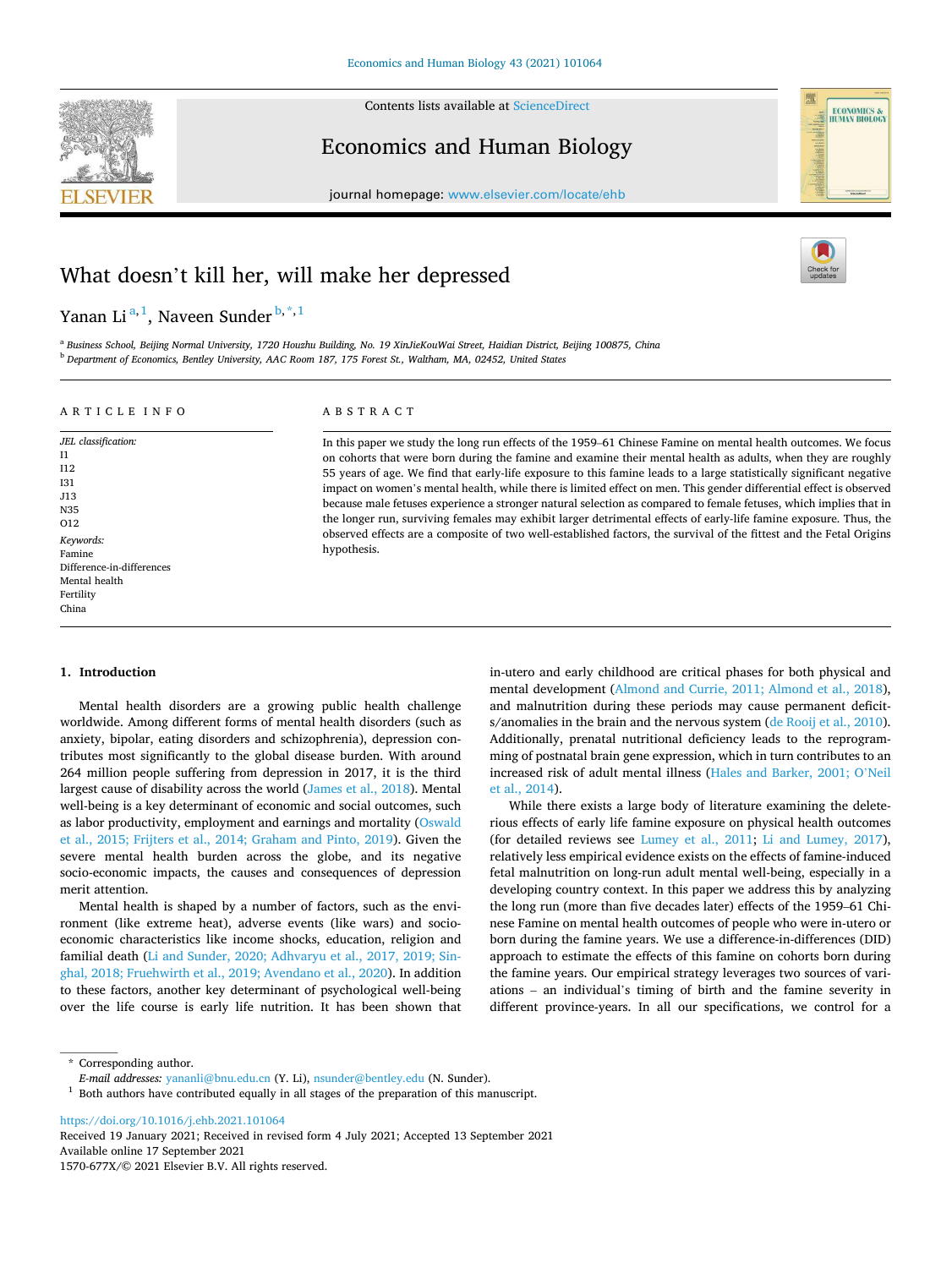variety of other socio-economic factors at the individual, household and province/county level that could shape mental health outcomes.

The 1959–61 Chinese famine provides a special case for studying the long-term effects of early life deprivation not only because of its long time span (lasting almost three years), but also due to its unprecedented severity, scope of incidence, and its significant regional variation. Its effects varied considerably across regions due to differences in population density, weather and the efficacy of government response. In particular, rural areas suffered the most due to this famine, and hence our analysis focuses on rural populations [\(Lin and Yang, 2000; Meng](#page-14-0)  [et al., 2015\)](#page-14-0).

Our results suggest negligible overall long-run mental health effects of the famine for rural cohorts that were born during the famine. But these aggregate null effects conceal substantial gender heterogeneity. We find that more than five decades after the famine, women born during the famine years in rural areas of higher famine-intensity provinces report more mental stress (five percentage points) than comparable women in lesser intensity provinces. On the other hand, we observe that the corresponding effects for men born around the same time is small (one percentage point) and statistically insignificant. We posit that these gender-differentiated effects are mediated by a combination of two factors: (1) survival of the fittest, and (2) the enduring detrimental effects of famine on those who survive. The former relates to the fact that male fetuses have a higher risk of mortality as compared to female fetuses due to their biological fragility [\(Kraemer, 2000; Mizuno, 2000](#page-14-0)). This sex-specific difference in mortality is accentuated in conditions of extreme stress (like famines), and leads to more women surviving as compared to men. This pattern was observed in the case of the 1959–61 famine in China – there was overall a very large excess mortality among famine cohorts, and the areas that were worse affected had more female fetuses surviving than male ones [\(Song, 2012](#page-14-0)). The higher rates of survival for female fetuses is also linked to the Fetal Origins Hypothesis suggested in ([Barker, 1990\)](#page-14-0), according to which in-utero shocks can alter the epigenome in favor of survival, but comes at the cost of a higher likelihood of developing various diseases in later stages of life. In our case these two effects put together translate into women being more likely to survive the adverse event (famine), but then suffering a higher risk of negative health consequences later in life, as demonstrated by the adverse effects on mental health that we find.

Further, we demonstrate that the observed findings are robust to the use of different measures of mental health (the CESD scale and the Kessler index), non-linear empirical specifications, multiple (objective) measures of famine severity, and analyses based on different data sources. As a placebo check we show that cohorts that were unaffected by the famine (born after famine years) experienced no negative effects, akin to a parallel trends assumption.

This analysis makes several contributions. First, our paper adds to the literature examining the long-term mental health impact of childhood exposure to famines in a developing country context. Previous studies have largely focused on developed countries ([Brown et al., 2000;](#page-14-0)  [Bertoni, 2015\)](#page-14-0), or have examined impacts that are temporally closer to the famine. In establishing mental health effects more than five decades after the famine, we show that these pernicious effects may persist across the life course of an individual. Second, it complements the large evidence on the effects of in-utero shocks on later life outcomes ([Almond](#page-14-0)  [and Currie, 2011\)](#page-14-0). In particular, this study is in the lines of recent evidence on the role of different kinds of in-utero factors in shaping adulthood mental health outcomes [\(Dinkelman, 2017; Adhvaryu et al.,](#page-14-0)  [2017, 2019\)](#page-14-0). Further, our findings augment the evidence base on the gender-differentiated effects of in-utero and early childhood shocks. Women are better able to survive extreme in-utero (or early life) conditions such as severe famines, epidemics and slavery (Kraemer, 2000; [Zarulli et al., 2018](#page-14-0)) but might suffer long-term adverse impacts later in life. The existing studies have mainly documented the gender-differentiated effects on physical health outcomes such as height, cardiovascular disease, diabetes, other chronic conditions,

metabolic syndromes among other measures of physical health ([Chen](#page-14-0)  [et al., 2014; Mu and Zhang, 2011; Zheng et al., 2012; Hu et al., 2017;](#page-14-0)  Gø[rgens et al., 2012; Chang et al., 2018; Grey et al., 2021; Fan and Qian,](#page-14-0)  [2015\)](#page-14-0). This study complements this literature by bringing forth evidence on the gender-differentiated effects of famine on mental health.

This paper also documents the pernicious effects of the Chinese famine, and thus adds to the associated literature (See [Li and Lumey,](#page-14-0)  [2017](#page-14-0) for a review). The outcomes that have been looked at include per capita GDP [\(Gooch, 2017](#page-14-0)), cognitive functions ([He et al., 2018; Kim](#page-14-0)  [et al., 2017\)](#page-14-0), being overweight and having difficulty with daily life activities ([Cui et al., 2020](#page-14-0)), among others. This analysis contributes to the relatively scant body of literature that has examined the effects of this famine on psychological well-being ([St Clair et al., 2005; Song et al.,](#page-14-0)  [2009; Huang et al., 2013; Cui et al., 2020\)](#page-14-0).<sup>2</sup> We build on this body of work in three critical ways  $- (1)$  we explore effects  $50+$  years after exposure to the famine using nationally representative datasets,<sup>3</sup> something that is absent in the literature, (2) we use multiple objective measures of famine intensity based on administrative data, $4$  and (3) we further improve upon existing studies by introducing evidence on the impacts of famines on depressive symptoms, using two internationally recognized and validated measures of depressive symptoms, CES-D and K-6 indices.

# **2. Background**

The Chinese Famine lasted for three years (1959–1961), and claimed the lives of about 15–30 million people, mostly in rural areas ([Chen and](#page-14-0)  [Zhou, 2007\)](#page-14-0). Primarily, the famine has been attributed to three factors – the decline in food availability, urban bias in food entitlements, and an inflexible and regressive government procurement policy [\(Lin and Yang,](#page-14-0)  [2000; Meng et al., 2015](#page-14-0)). In 1959, the total food supply suddenly dropped by 15%, and in 1960 and 1961 it fell further to about 70% of the pre-famine (1958) level. Meanwhile, the government procurements, which were biased towards urban areas, were set in advance and were not adjusted to account for this shortfall. This meant that when the actual output fell below expected levels, there was insufficient per capita food consumption in rural areas, even in those that are were previously productive ([Meng et al., 2015](#page-14-0)).

The famine not only increased death rates but also significantly reduced fertility rates. According to [Peng \(1987\),](#page-14-0) pre-famine total fertility rates for women (below 39 years of age) was 5.6 births (per woman), but it declined sharply in the famine years. In 1961 total fertility dropped to its lowest level, 3.06, before it started increasing again in 1962. Overall, it has been estimated that the famine caused about 25 million lost or postponed births [\(Peng, 1987](#page-14-0)).

While the entire country was affected by the famine, its severity varied across regions. Due to the aforementioned urban bias in the food procurement system, the decline in food availability during the famine years was worse in rural areas. This was further exacerbated by the fact that the famine coincided with the Great Leap Forward, an economic and social campaign led by the Chinese Commune Party during 1958–1962. During this time, there was large-scale collectivization efforts, especially in rural areas where people largely worked in agricultural collectives and were provided food through communal dining halls (rather than cooking in their private kitchens). Also, private stores of grain were banned, and rural-to-urban migration was restricted through

 $2$  Mostly due to better data availability, the mental health effects of the 1944 Dutch famine have been more thoroughly analyzed [\(Brown et al., 2000; Ber](#page-14-0)[toni, 2015\)](#page-14-0).

 $3$  In contrast, [Huang et al. \(2013\)](#page-14-0) used survey data between 2001 and 2005 from four provinces to study the impact of early life exposure to the Chinese Famine on mental illness.

<sup>&</sup>lt;sup>4</sup> This is in contrast to the potentially endogenous measure of hunger used in [Cui et al. \(2020\).](#page-14-0)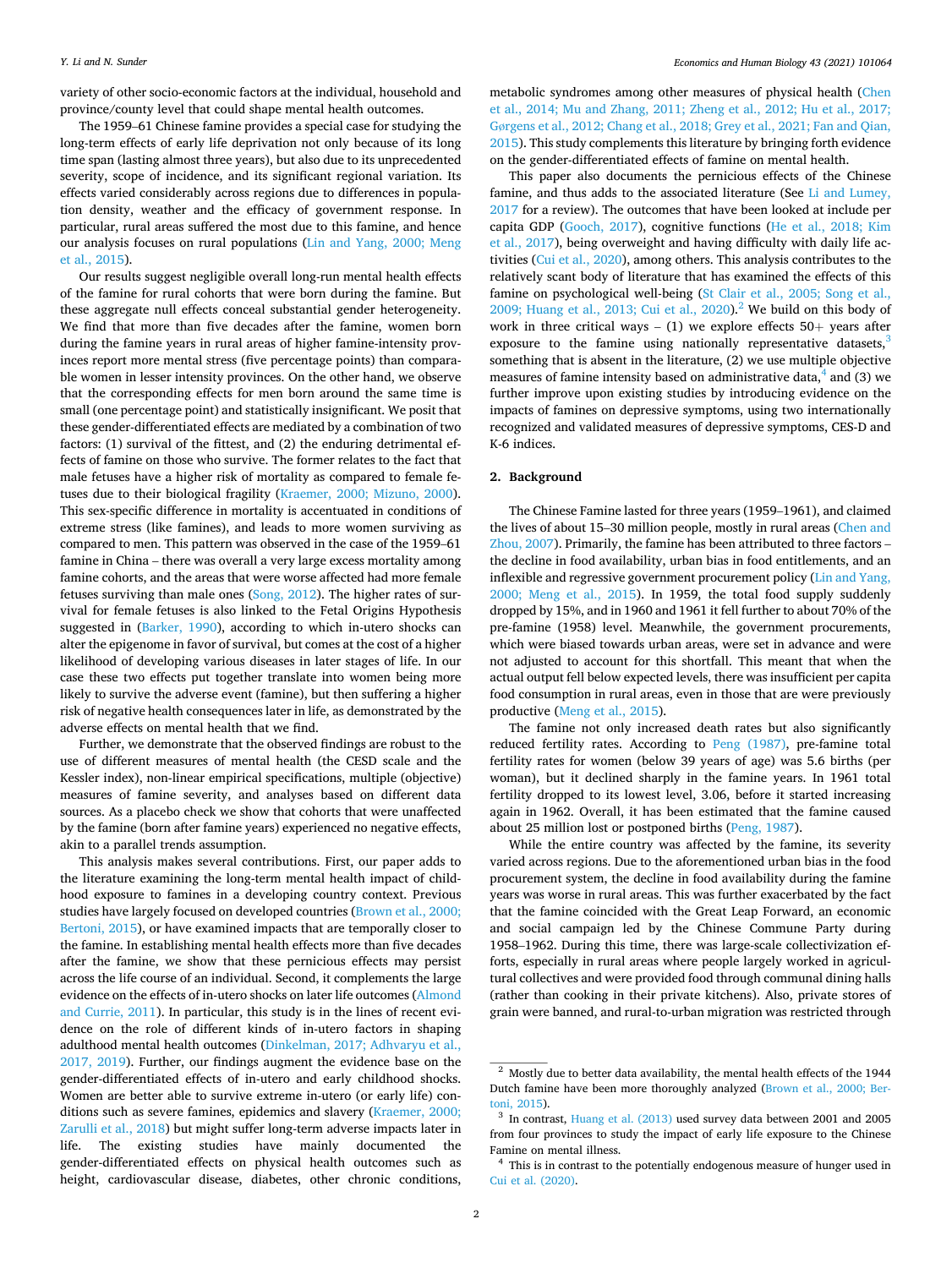a strictly enforced household registration system (Hukou). Put together, this contributed to a sizeable food shortage in rural areas, which heightened the intensity of the famine.

The famine's effect also varied significantly at the provincial level, due to both natural and institutional factors. For instance, the death rate in 1959 ranged from 6.9 per thousand people in Shanghai to 47 per thousand people in Sichuan province [Table A3](#page-10-0). The province-level heterogeneity is largely attributed to different extents of radicalism of provincial leaders in the implementation of the national policies during the leap period ([Bramall, 2011; Houser et al., 2009\)](#page-14-0). In our empirical strategy, we account for these regional differences.

# **3. Data**

#### *3.1. Mental health*

The primary source of data for this analysis comes from the China Family Panel Survey (CFPS). The CFPS is a nationally representative dataset that collects information on economic activity, family dynamics, migration and health, among other topics. The survey was conducted in 25 out of 31 provinces in mainland China. $<sup>5</sup>$  In this analysis we focus on</sup> information related to physical and mental health conditions of individuals who were  $50+$  years of age at the time of the survey. This analysis largely draws from the 2012 and 2014 waves of CFPS, and our sample consists of 5509 individuals coming from 3860 households.

The key outcome of interest in our analysis is mental health, which we measure in multiple ways. The main measure is the Center for the Epidemiological Studies of Depression scale (CESD), which is a validated screening tool for detecting depressive symptoms, and is suitable to be used across different racial, gender and age groups [\(Weissman et al.,](#page-15-0)  [1977\)](#page-15-0). This scale has been used widely in studies on developing country contexts, such as China ([Cui et al., 2020; Scheffel and Zhang, 2019;](#page-14-0)  [Zhang et al., 2017\)](#page-14-0), South Africa [\(Fernald et al., 2008](#page-14-0)) and Vietnam ([Singhal, 2018](#page-14-0)), in addition to many developed countries. The CESD-20 index is based on 20 components, that are listed in [Table A1](#page-9-0). Individuals are asked about the frequency with which they experience each item during the past week. The responses are coded on a four-point scale, ranging from zero ("never or less than one day") to three ("most of the time (5–7 days)"). The CESD index for an individual is calculated as the sum of the responses to each of the items.<sup>6</sup> Therefore, the total score can range from zero to 60 for the CESD–20 index, with higher scores indicating increased levels of depressive symptoms (worse mental health).

Additionally, we create two related outcomes – logcesd20 (which is the natural log of the CESD-20 measure), and svrstress20 (a categorical variable indicating severe stress, which takes a value of one when the value of the CESD-20 index is greater than or equal to  $20^7$ ). While the original measurement is based on 20 items, there is a shorter 10-item version of the CESD that has also been shown to have similar predictive accuracy ([Andresen et al., 1994](#page-14-0)). Analogous measures using the CESD-10 are also used in the analysis. The main results are based on the CESD-20 measure, but in robustness checks we show that our results largely persist when we use the CESD-10 measure. $8$  [Table A2](#page-10-0) provides some summary statistics related to these indices. In our sample, 27% of the subjects reported experiencing severe stress based on the CESD-10

index, and the corresponding number is 23% based on the CESD-20 index.

We also supplement the main analysis with a second dataset – the China Health and Retirement Longitudinal Study (CHARLS). CHARLS is a representative survey of the Chinese population for ages 45 and above. Its focus on relatively older age groups makes it suitable to examine the long-term effects of the famine, $9$  and we use the 2015 survey wave in our analysis. This dataset is particularly suited to our analysis as it focuses on relatively older age groups (interviews over 25,000 people of ages 45 and above), and has a large rural focus (78% of the sample has rural hukou). In addition to information on the components of the CESD-10 measure, the CHARLS dataset also contains extensive information on people's socioeconomic status during childhood.

# *3.2. Famine severity*

The key independent variable in this analysis is famine exposure, which we conceptualize using two different approaches. The first is the provincial-level excess death rate (EDR), which is defined as the difference of death rates in 1960 (the worst year of the famine) and the average death rate in the three years immediately preceding the famine, 1956–1958. The intuition behind this measure is that the severity of the famine in a province can be proxied by the increased (or the excess) deaths that were caused due to it. Hence, we compare the death rate during the peak famine year (1959–61) with its level in the pre-famine period ([Chen and Zhou, 2007\)](#page-14-0). This measure is calculated based on death rate data reported in the Statistical Yearbook of China 1991 [\(State](#page-14-0)  [Statistical Bureau, 1990\)](#page-14-0), which we provide in [Table A3.](#page-10-0)<sup>10</sup> Table A3 illustrates that the provincial death rates in the pre-famine (in or before 1958) and post-famine (in or after 1962) were relatively stable, as compared to the marked increase experienced during the famine years (1959–1961). While the average national EDR was around 12 per 1000 people, there was significant provincial variation (standard deviation  $=$ 14 per 1000 people, see [Fig. 1](#page-4-0) for the spatial distribution of excess death rates).

The second measure of famine severity is the cohort size shrinkage index (CSSI), which is defined as the ratio of the size of the famine cohorts relative to the size of the temporally neighboring non-famine cohorts. The cohort size shrinkage index is computed using 1 − *Ffamine*/ *Fnonfamine*, where *Ffamine* is the total number of people born during the famine years, 1959–1961. The size of surrounding non-famine cohorts, *Fnon famine*, is the average of the total number of people born in a threeyear period before (1956–1958) and a three-year period after the famine (1962–1964). We calculate this measure using information from the one percent sample of China's 1990 population census (akin to [Huang et al., 2013\)](#page-14-0). The mean of this measure is 0.37, and the standard deviation is 0.12. Its value is interpreted in the following way – a value of 0.63 on the CSSI (as in Anhui province – see [Table A3\)](#page-10-0) indicates that among people alive in 1990, the size of the cohort of people born during the three famine years (1959–1961) was 63% less than that of people born in the three years preceding or following the famine. Hence, this index is directly proportional to the severity of the famine – the higher the value of this index, the higher the intensity of the famine in that region. Additionally, like the EDR measure, this also exhibits significant spatial heterogeneity [\(Fig. 1](#page-4-0)).

These two measures, EDR and CSSI, are both credible measures of famine severity that have been previously used in multiple studies ([Huang et al., 2013; Xu et al., 2016; Chen and Zhou, 2007](#page-14-0)). They are both directly proportional to famine intensity, and in fact, in our sample

<sup>&</sup>lt;sup>5</sup> Six provinces (Tibet, Hainan, Inner Mongolia, Qinghai, Ningxia and Xinjiang) have very few observations, and hence are excluded from this analysis.  $6$  For the positive questions, the coding is reversed so that a higher score

indicates poorer mental health.  $7$  The cut-off 20 is recommended by the existing literature (Blank et al., 2004;

[Vilagut et al., 2016\)](#page-14-0).

<sup>&</sup>lt;sup>8</sup> There have been four waves of CFPS surveys conducted in every other year since 2010, but the full information on the CESD-20 scale was collected only in the 2012 round, and hence our main results are based on this wave of the survey.

<sup>&</sup>lt;sup>9</sup> Other analyses have used CHARLS data for examining the effects of the Chinese Famine (e.g. [Cui et al., 2020;](#page-14-0) [Xu et al., 2018, 2016](#page-15-0); [Kim et al., 2017;](#page-14-0) [Li](#page-14-0)  [et al., 2018](#page-14-0)).

 $10$  This dataset has been previously used in other studies (Peng, 1987; Lin and [Yang, 2000; Houser et al., 2009](#page-14-0)).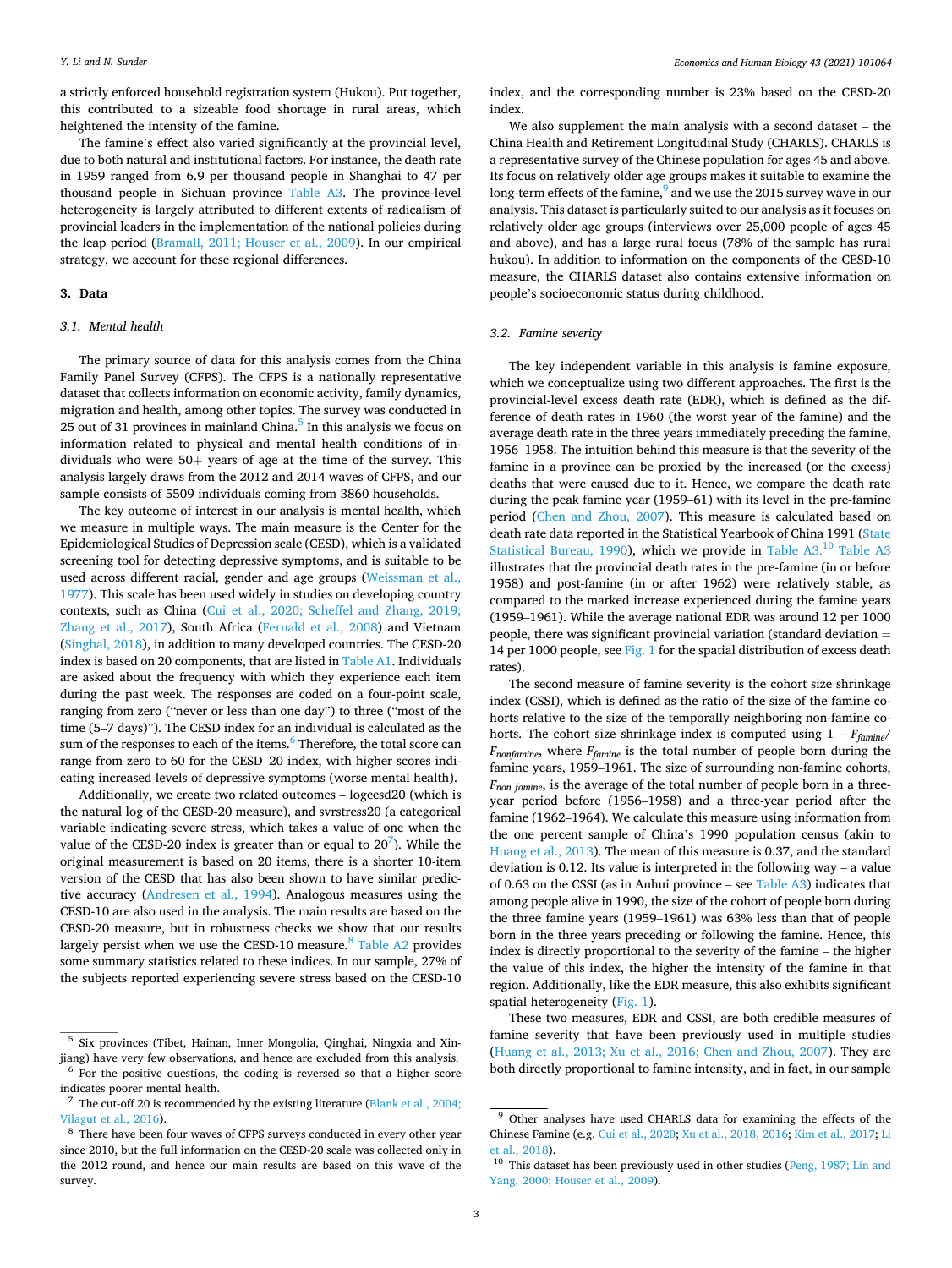the correlation coefficient between the two measures is 0.88, suggesting a large degree of overlap between the two. This overlap can also be seen in [Fig. 1](#page-4-0), which indicates that the mapping of famine severity across provinces using the two measures is very similar.

# **4. Empirical strategy**

Our empirical strategy is akin to a standard difference-in-differences model. To estimate the long-term effect of early life exposure to the 1959–1961 famine, we leverage two sources of variations – an individual's birth cohort, and the provincial differences in the intensity of the famine. The difference between our estimates and a standard DD strategy is that we use a continuous measure of the intensity of treatment (i.e., famine intensity) and thereby capture more variation in the treatment status. Our method is similar to the approach adopted in other studies examining the impact of this Chinese famine ([Chen and Zhou,](#page-14-0)  [2007; Huang et al., 2013; Kim et al., 2017](#page-14-0)). The estimation equation takes the following form:

$$
Y_{ipk} = c + \sum_{k=1954}^{1961} \beta_k \text{Cohort}_k * \text{Intensity}_p + \text{Cohort}_k + \text{Prov}_p + \delta X_{ipk} + \varepsilon_{ipk} \tag{1}
$$

k (k = 1954–1964); *Intensity*<sup>*p*</sup> is a measure of famine intensity in province p during the Great Chinese Famine, which in our case is indicated by EDR and CSSI; *Cohortk* is a binary indicator that takes a value of one for individuals born in year *k*; *Provp* is a set of province dummies; *Xipk* is a set of covariates including gender, hukou status at age 3 (SES indicator) and an ethnicity indicator for being Han Chinese; *c* is a constant term and *εipk* is the error term. In effect, our specification controls for any cohort-specific $11$  and province-specific factors, thus ruling these out as potential confounders. In order to account for the potential correlation of observations within the same province, we report standard errors clustered at the provincial level.

Individuals born in rural areas between the years 1954 and 1964 comprise the main sample of our analysis, which consists of 5509 observations, of which 2805 are female and 2704 are male. The coefficients of interest are represented by  $\beta_k$ , which measure the impact of the famine on mental health outcomes for each birth cohort *k*. In this analysis, we largely restrict our attention to the cohorts that were either in gestation or born during the famine years (1959–1961). Consistent with medical and economic evidence, these cohorts are expected to suffer the largest consequences of the deprivation caused by the famine.

# **5. Results**

We start by looking at the effects of the famine on individuals of both genders. [Table 1](#page-6-0) presents results using both the EDR and the CSSI measures. The results in columns 1–3 suggest that there were limited effects of famines (as measured by EDR) on the cohorts born during the famine years (1959–1961). For the CESD-20 outcome, the interaction coefficients (between EDR and birth year) are largely positive, but the effects are largely statistically insignificant. The results are consistent to the use of other related outcome measures – log(CESD-20) and a categorical variable for Severe Stress (=1 if CSED20  $\geq$  20). A similar pattern is observed in columns 4–6 when we use CSSI to proxy famine severity. An increase in famine intensity (as measured by CSSI) by one unit increases CESD-20 score by 0.6 points, a result that is statistically significant at the 10% level. Broadly the findings from this table suggest that there was an overall negative effect of famine on mental health, but the

results are only marginally statistically significant.

To further probe this result, we split the sample by gender and examine the effects on women and men separately. The intuition for this comes from prior studies that have documented gender differentiated impacts of famines. Studies have found that while female fetuses and infants are more likely to survive famines [\(Kraemer, 2000; Zarulli et al.,](#page-14-0)  [2018\)](#page-14-0), the adverse effects could persist later in life and become relatively more salient for females than for males [\(Chen et al., 2014; Zheng](#page-14-0)  [et al., 2012; Hu et al., 2017\)](#page-14-0). These effects can be further exacerbated in a context like China where son preference is prevalent. Like in many other developing countries, Chinese families used to favor sons and invest more in sons than daughters ([Mu and Zhang, 2011\)](#page-14-0), especially in the pre-One Child Policy era. As early childhood malnutrition has a diminishing effect on children's cognitive functions ([Ampaabeng and](#page-14-0)  [Tan, 2013\)](#page-14-0), the famine might reinforce the gender gap in parental investment, thus exacerbating the effects of the famine on women.

[Table 2](#page-6-0) presents results from regressions that estimate the long-term effect of the Chinese famine on mental health of men and women separately. We report the coefficients of the interaction terms between excess death rate (measure of famine intensity) and the year of birth. Results in Column (1) of [Table 2](#page-6-0) clearly suggest that cohorts born during the famine years in areas of higher famine intensity have worse mental health as compared to those who were born during the same time in lesser affected regions. For example, the 1959 birth cohort has a CESD-20 score that is 0.9 points higher for every increase in famine intensity (EDR) by 0.01. Note that here we have controlled for a number of other individual, household, provincial and time-specific factors that might confound our analysis.

On the other hand, no such adverse impacts of the famine are observed for the male sample (column 4, [Table 2](#page-6-0)). That is, men born during the famine years in higher intensity provinces do not face significantly higher mental health harm in adult life, as compared to men born in famine years in lower intensity cohorts. This implies that the Chinese famine led to differentially worse mental health among female survivors, but limited such effects on male survivors. Additionally, the negative effects on women's mental health are not only statistically significant but also economically meaningful. These findings are consistent with [Huang et al. \(2013\)](#page-14-0) who also find that the famine's detrimental effect on well-being was maximum on the 1959 birth cohort, and was minimal on other cohorts.

A similar pattern is observed in [Table 3](#page-6-0) where we use the CSSI to proxy famine severity instead of the EDR measure. Columns 1–3 in [Table 3](#page-6-0) suggest females born during the famine (especially the 1959 birth cohort) experience worse mental health outcomes in the long run, while there are negligible effects on men (columns 4–6) born around the same time.

We conduct placebo checks to ensure that the effects we observe are truly driven by the Chinese famine, and not by other factors. We investigate whether the Chinese famine had an effect on people born in post famine years (1963–1967). We do so by running the main estimation model (described in Eq. 1) on a sample of people born between 1963 and 1967. One would expect that since these cohorts were born after the famine, they would not show any effects. The results from this check are shown in [Table 4](#page-7-0), and are in line with our expectations – there is no statistically significant effects on any mental health outcome for both men and women.

We also conduct a number of robustness checks to probe the sensitivity of the results to changes in different parts of the empirical strategy.

#### **6. Robustness checks**

### *6.1. Alternative dataset*

One potential concern is that the results we observe could be an artifact of the CFPS dataset we use, and might not be observed in other datasets. To placate such concerns, we show that our results do not

 $11$  This effectively controls for all factors common among individuals born in that year, which includes average mental health status of all individuals born in that particular year. Since the majority of our results are based on split-sample analyses, we in effect control for gender-specific average mental health status of individuals born in a specific year.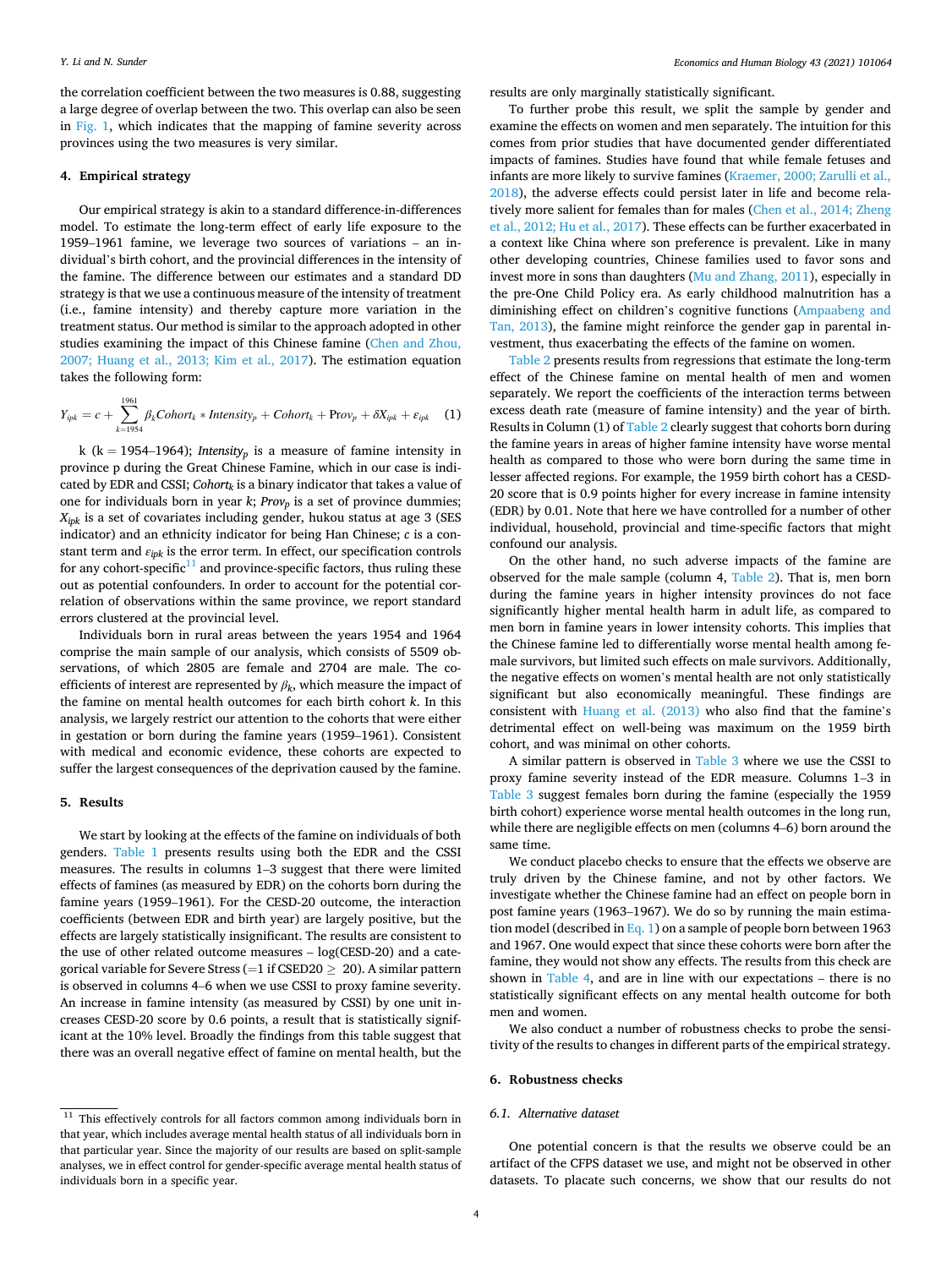<span id="page-4-0"></span>

Cohort Size Shrinkage Index



**Fig. 1.** Famine intensity measures across provinces. *Note:* This figure plots the spatial distribution of famine intensity across provinces in China. The top panel measures famine intensity by excess death rates, the difference of death rates in 1960 (the worst year of the famine) and the average death rate during 1956–1958, extracted from [Lin and Yang \(2000\)](#page-14-0). The bottom panel measures famine intensity by cohort size shrinkage index, which is the ratio of the size of famine cohorts relative to the size of surrounding non-famine cohorts, extracted from [Huang](#page-14-0)  [et al. \(2013\).](#page-14-0)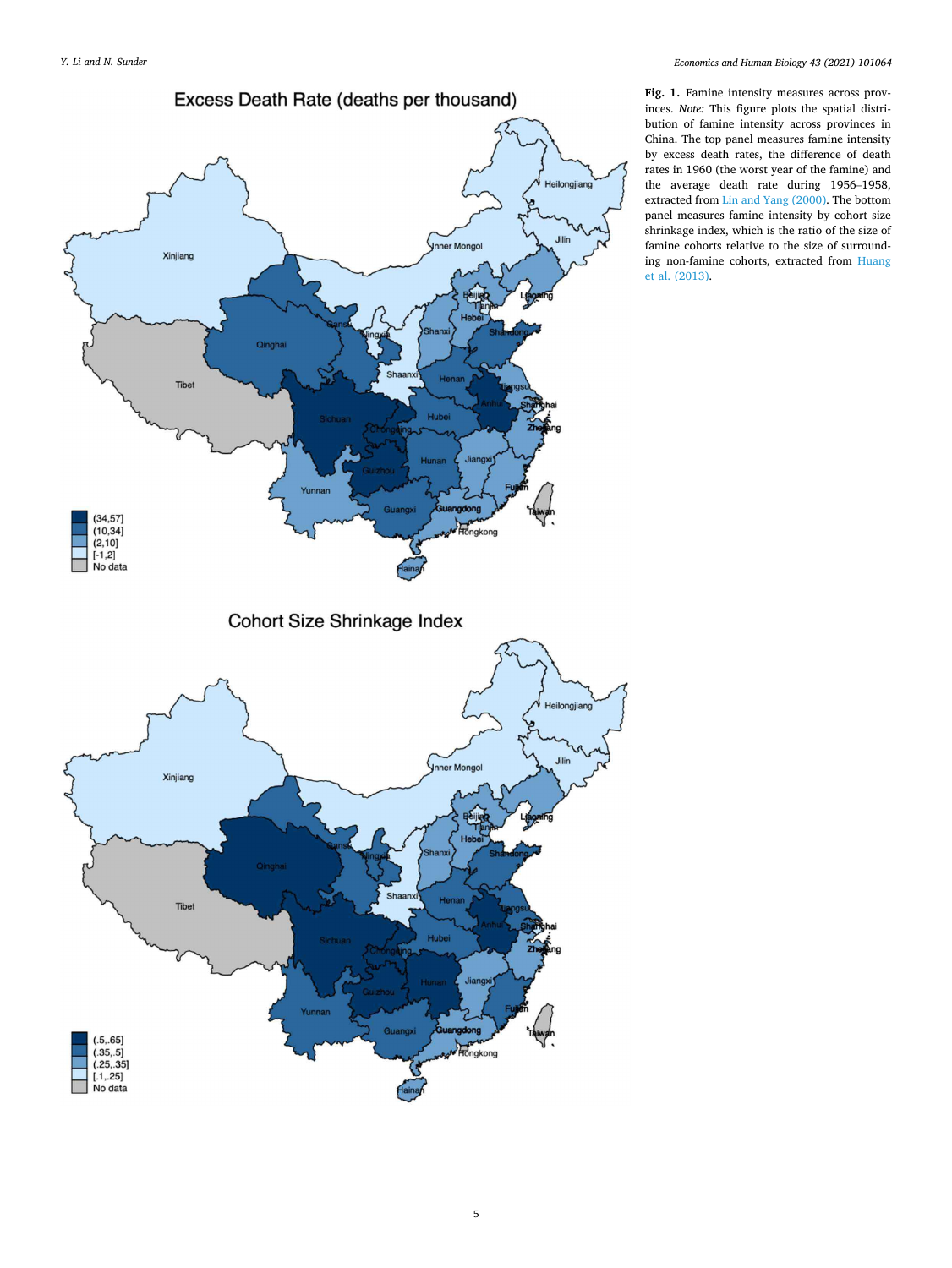change significantly when we use the China Health and Retirement Longitudinal Study (CHARLS) dataset, instead of the CFPS data. The CHARLS dataset has information on the components of the CESD-10 measure, the construction of which has been explained earlier. Using this measure as the mental health outcome with EDR to proxy famine intensity, we find the same pattern as the main results – women born in the famine years have considerably worse long-run mental health ([Table 5](#page-7-0), columns 1–3) while the men born during the same period suffer no such negative consequences ([Table 5](#page-7-0), columns 4–6).

### *6.2. Alternative measures of mental health*

Mental health can be measured using other indices, apart from the CESD-20 index that we use in the main set of results. One of these alternatives is the CESD-10 index, which we construct using the CFPS data (year 2012).

Results in [Table A4](#page-11-0) suggest that the pattern of our main results are preserved – there are adverse mental health effects for women born during the famine years ([Table A4\)](#page-11-0). Another alternative measure of mental health is the Kessler-6 index. The Kessler psychological distress index (K6) is calculated based on mental well-being questions from the 2014 round of CFPS (more details can be found in [Kessler et al., 2002](#page-14-0); [Kessler et al., 2003\)](#page-14-0). This index ranges from zero to 24, with higher values indicating lower well-being. We also create an indicator for psychological distress – which takes a value of one if the individual K6 score is above six. Again, the pattern of the main results are largely retained with females born in 1959 experiencing maximal negative impacts (see Table  $A5$ ).<sup>12</sup>

We also consider other subjective measures of well-being in our analysis. These include responses to the following questions – "Are you satisfied with your life? (responses are on a scale of 1–5)", "How confident are you about the future? (responses are on a scale of 1–5)" and "Whether one can perform the following tasks independently  $- (1)$ eat, (2) kitchen activities, (3) take public transportation, (4) shopping, (5) cleaning and (6) laundry and (7) outdoor activities (responses are coded as Yes  $= 1$  and No  $= 0$  for each of them)". The responses on the life satisfaction and confidence questions are reported on a one to five scale, with higher scores indicating better well-being. The independence index is an aggregation of the indicators on the seven listed daily activities, and it ranges from zero to seven with higher values indicating lower dependency. The results from this analysis are presented in [Table A6](#page-12-0) – females born during famine years perform worse on each of these measures of subjective well-being, affirming our main results.

# *6.3. Other measures of famine severity*

In addition to the two objective measures of famine severity that we use in our main analysis (EDR and CSSI), we probe the robustness of our results to another measure of famine intensity – the Weighted Death Rate (WDR). For any given individual, the WDR is defined as the weighted average of the province-year specific exposure to the famine depending on the individual's in-utero exposure to the famine. For example, if an individual was born in February of 1960, then the WDR would equal the sum of 2/9th of the annual death rate (ADR) of 1960 and 7/9th the ADR of 1959. Therefore, the value of WDR for individual *i*  born in province *p* in year *y* in month *m* can be expressed as:

$$
WDR_{pym} = {}^{m}_{9}(ADR_{p,y}) + {}^{9-m}_{9}(ADR_{p,y-1})
$$
\n(2)

This measure has been used previously to study the effects of the Chinese famine on physical health ([Kim et al., 2017](#page-14-0)). We use this as a robustness check of our main analysis. In particular, we run the following regression specification:

$$
Y_{ipym} = c + \beta WDR_{pym} + \text{Cohirt}_k + \text{Prov}_p + \delta X_{ipy} + \varepsilon_{ipym}
$$
\n(3)

Here the coefficient of interest is *β* which gives us the effect of WDR (famine severity) on the outcome of interest. The results from this analysis are presented in [Table A7](#page-12-0). They suggest that the famine had large negative effects on mental health – an increase in WDR by 0.1 increases CESD-20 scores for women by almost 0.3 points, while it increases the probability of being severely stressed by 3%, a result that is statistically significant at the 10% level. The results are similar when county fixed effects are used (columns 4–6) instead of province fixed effects (columns 1–3). This largely suggests that an increase in WDR (worse famine) leads to worse mental health, which is consistent with our main findings.

#### *6.4. County fixed effects*

In our main specification we control for province fixed effects. It might be the case that there are sub-provincial factors that might be correlated with famine intensity and mental health, which might bias our findings. Ideally, controlling for such sub-provincial factors might reduce this bias. Therefore, in a robustness check we add county fixed effects to our empirical specification, which plausibly accounts for a fair degree of the sub-provincial variation, and attenuates this bias. The results from this check are presented in [Table A8](#page-12-0) – with both the EDR measure (columns 1–3) and the CSSI measure (columns 4–6), women born in 1959 show worse mental health outcomes, in line with the main findings.

### *6.5. Other omitted factors*

It is possible that both early life exposure to the famine and later life outcomes are simultaneously dependent on childhood socioeconomic backgrounds. We account for this by using individual and householdlevel covariates as controls in our regression specifications. As an additional sensitivity check, we expand this set of control covariates by leveraging the rich nature of the CHARLS data, which includes information on family socioeconomic status from when the interviewee was younger. In particular, we create the following ten indicators of childhood socioeconomic status, following [Cui et al. \(2020\):](#page-14-0) household availability of cleaner cooking fuels (coal, gas or electricity as opposed to biomass fuels), availability of clean water, availability of electricity, death of biological father/mother, male/female guardian's main occupation, biological father/mother's education, and any of parents being a Communist Party member. We then aggregate these ten indicators into a composite index using Polychoric Principal Component Analysis, a more reliable measure than standard PCA when the variables are discrete ([Kolenikov and Angeles, 2009](#page-14-0)). Including the first principal component as an additional control, we re-estimate [Table 5](#page-7-0) for the female sample. These results are presented in [Table A9](#page-13-0), and are in line with our main findings.

It is also possible that there are some *local* factors that might have simultaneously shaped both famine intensity and long-run outcomes of residents. Any such confounders would bias our findings. To account for such factors, in our main analysis we control for time-invariant local factors at the provincial level through province fixed effects, in addition to the other individual and household level covariates. This should potentially reduce some of these biases. Further, in a robustness check

 $\overline{12}$  In fact, we have conducted additional analysis using the CFPS dataset to show that the famine had a gender-differentiated effect on physical health. Here, we particularly look at the impact of the famine on height, underweight status (if a person's BMI is smaller than 18.5) and whether the individual has any chronic disease. We find that women born during the famine suffered negative effects on these outcomes, while there were no statistically significant effects among men born in the same period (tables are available on request). Therefore, these results also follow a similar pattern to our mental health findings, thus confirming that these gender differentiated effects are not restricted to only mental health outcomes.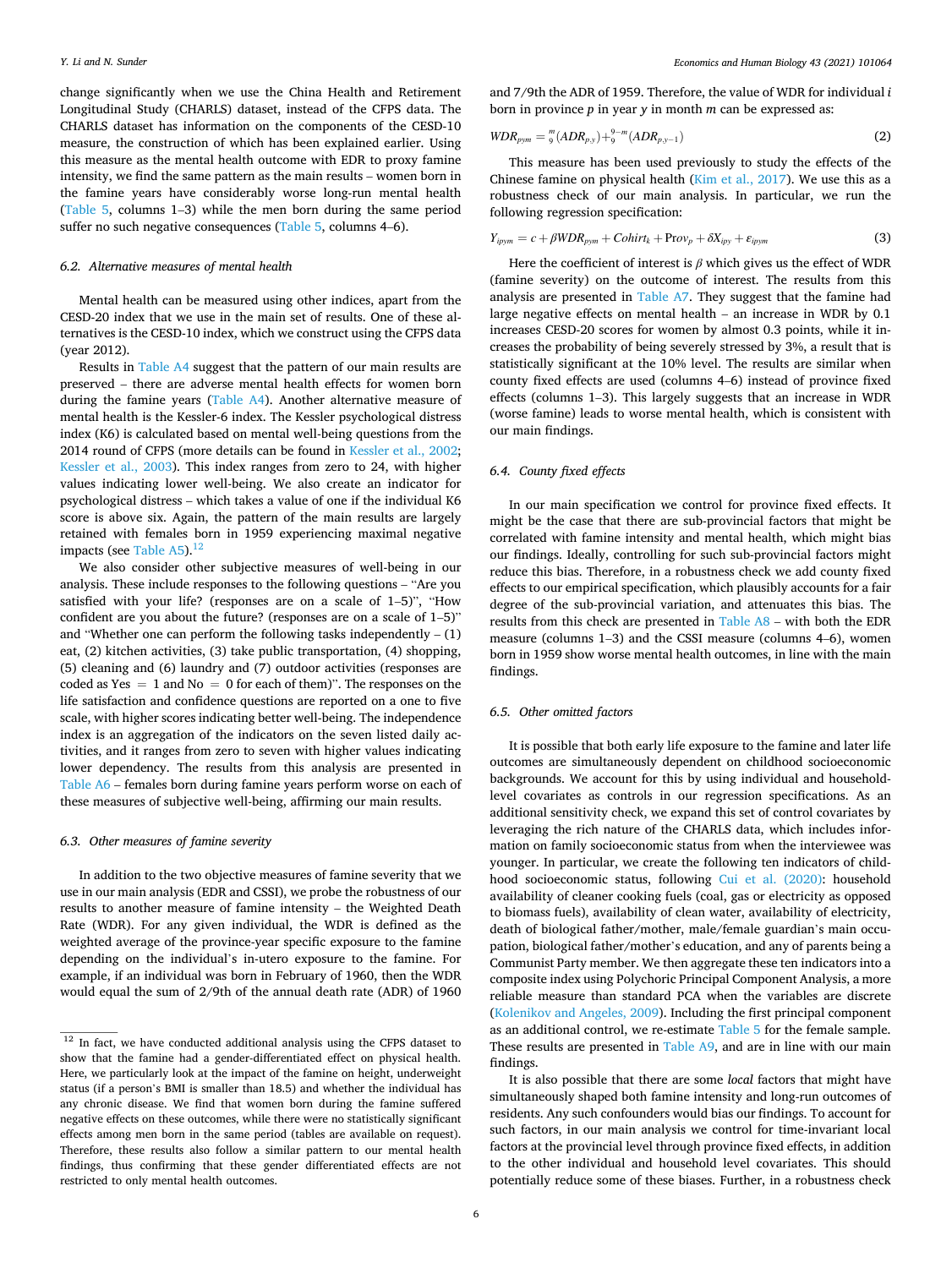### <span id="page-6-0"></span>**Table 1**

Impacts of the famine on mental health.

| <b>VARIABLES</b> | (1)<br>CESD-20<br>Full | (2)<br>Log CESD-20<br>Full | (3)<br>SvrStress20<br>Full | (4)<br>CESD-20<br>Full | (5)<br>Log CESD-20<br>Full | (6)<br>SvrStress20<br>Full |
|------------------|------------------------|----------------------------|----------------------------|------------------------|----------------------------|----------------------------|
| EDR*Born1959     | 0.38                   | 0.04                       | 0.01                       |                        |                            |                            |
|                  | (0.28)                 | (0.02)                     | (0.01)                     |                        |                            |                            |
| EDR*Born1960     | 0.28                   | 0.03                       | 0.01                       |                        |                            |                            |
|                  | (0.29)                 | (0.03)                     | (0.01)                     |                        |                            |                            |
| EDR*Born1961     | 0.17                   | $0.03*$                    | 0.00                       |                        |                            |                            |
|                  | (0.23)                 | (0.02)                     | (0.02)                     |                        |                            |                            |
| CSSI             |                        |                            |                            | 0.32                   | 0.02                       | $-0.00$                    |
| CSSI*Born1959    |                        |                            |                            | $0.66*$                | $0.06**$                   | 0.02                       |
|                  |                        |                            |                            | (0.35)                 | (0.03)                     | (0.02)                     |
| CSSI*Born1960    |                        |                            |                            | 0.40                   | 0.04                       | 0.02                       |
|                  |                        |                            |                            | (0.39)                 | (0.04)                     | (0.01)                     |
| CSSI*Born1961    |                        |                            |                            | 0.15                   | $0.05*$                    | 0.00                       |
|                  |                        |                            |                            | (0.39)                 | (0.03)                     | (0.02)                     |
| Observations     | 5509                   | 5509                       | 5509                       | 5509                   | 5509                       | 5509                       |
| R-squared        | 0.108                  | 0.107                      | 0.073                      | 0.106                  | 0.106                      | 0.072                      |

*Note:* Based on data from the 2012 round of CFPS. Columns 1–3 use excess death rates as a measure of famine intensity in the province of birth and Columns 4–6 use the cohort size shrinkage index. The CESD-20 measure ranges from 0 to 60, with higher values indicating worse mental health. The SevStress20 variable is a categorical variable that takes a value of 1 when the CESD-20 is greater than 20. Sample is restricted to those born in rural areas during 1954–1964. Control variables include hukou at age 3, ethnicity, province of birth and birth year fixed effects. Standard errors are clustered at the province level. \*\*\* significant at the one percent level, \*\* significant at the five percent level, \* significant at the 10% level.

### **Table 2**

Gender heterogeneous impacts of the famine (EDR) on mental health.

| .              |                          |                              |                              |                        |                            |                            |
|----------------|--------------------------|------------------------------|------------------------------|------------------------|----------------------------|----------------------------|
| Variables      | (1)<br>CESD-20<br>Female | (2)<br>Log CESD-20<br>Female | (3)<br>SvrStress20<br>Female | (4)<br>CESD-20<br>Male | (5)<br>Log CESD-20<br>Male | (6)<br>SyrStress20<br>Male |
| EDR*Born1959   | $0.90**$                 | $0.07***$                    | $0.05**$                     | 0.14                   | 0.02                       | $-0.01$                    |
|                | (0.35)                   | (0.02)                       | (0.02)                       | (0.44)                 | (0.04)                     | (0.02)                     |
| EDR*Born1960   | $-0.41$                  | $-0.01$                      | $-0.02$                      | 0.99                   | 0.08                       | $0.04**$                   |
|                | (0.36)                   | (0.02)                       | (0.03)                       | (0.64)                 | (0.05)                     | (0.02)                     |
| EDR*Born1961   | $-0.12$                  | 0.01                         | 0.02                         | 0.56                   | $0.06*$                    | $-0.02$                    |
|                | (0.45)                   | (0.03)                       | (0.03)                       | (0.42)                 | (0.04)                     | (0.02)                     |
| Observations   | 2805                     | 2805                         | 2805                         | 2704                   | 2704                       | 2704                       |
| R-squared      | 0.079                    | 0.081                        | 0.054                        | 0.083                  | 0.086                      | 0.054                      |
| Mean Dep. Var. | 15.43                    | 2.63                         | 0.29                         | 12.17                  | 2.38                       | 0.16                       |

*Note:* Based on data from the 2012 round of CFPS. Famine intensity in the province of birth is measured by excess death rates, the difference of death rates in 1960 (the worst year of the famine) and the average death rate during 1956–1958. Columns 1–3 report impacts for female and columns 4–6 report impacts for male. The CESD-20 measure ranges from 0 to 60, with higher values indicating worse mental health. The SevStress20 variable is a categorical variable that takes a value of 1 when the CESD-20 is greater than 20. Sample is restricted to those born in rural areas during 1954–1964. Control variables include hukou at age 3, ethnicity, province of birth and birth year fixed effects. Standard errors are clustered at the province level.

\*\*\*, \*\* and \* denote significance at the 1, 5, and 10% levels, respectively.

#### **Table 3**

Gender heterogeneous impacts of the famine (CSSI) on mental health.

| <b>VARIABLES</b> | (1)<br>CESD-20<br>Female | (2)<br>Log CESD-20<br>Female | (3)<br>SvrStress20<br>Female | (4)<br>CESD-20<br>Male | (5)<br>Log CESD-20<br>Male | (6)<br>SvrStress20<br>Male |
|------------------|--------------------------|------------------------------|------------------------------|------------------------|----------------------------|----------------------------|
| CSSI*Born1959    | $1.27**$                 | $0.10***$                    | $0.07**$                     | 0.20                   | 0.04                       | $-0.01$                    |
|                  | (0.51)                   | (0.03)                       | (0.03)                       | (0.54)                 | (0.05)                     | (0.02)                     |
| CSSI*Born1960    | $-0.32$                  | $-0.01$                      | $-0.02$                      | 1.11                   | 0.09                       | $0.05**$                   |
|                  | (0.49)                   | (0.04)                       | (0.04)                       | (0.79)                 | (0.07)                     | (0.02)                     |
| CSSI*Born1961    | $-0.10$                  | 0.04                         | 0.02                         | 0.45                   | 0.06                       | $-0.02$                    |
|                  | (0.82)                   | (0.06)                       | (0.04)                       | (0.61)                 | (0.06)                     | (0.02)                     |
| Observations     | 2805                     | 2805                         | 2805                         | 2704                   | 2704                       | 2704                       |
| R-squared        | 0.077                    | 0.079                        | 0.052                        | 0.080                  | 0.085                      | 0.053                      |
| Mean Dep. Var.   | 15.43                    | 2.63                         | 0.29                         | 12.17                  | 2.38                       | 0.16                       |

*Note:* Based on data from the 2012 round of CFPS. Famine intensity in the province of birth is measured by cohort size shrinkage index, the ratio of the size of famine cohorts relative to the size of surrounding non-famine cohorts, extracted from [Huang et al. \(2013\).](#page-14-0) Columns 1–3 report impacts for female and columns 4–6 report impacts for male. The CESD-20 measure ranges from 0 to 60, with higher values indicating worse mental health. The SevStress20 variable is a categorical variable that takes a value of 1 when the CESD-20 is greater than 20. Sample is restricted to those born in rural areas during 1954–1964. Control variables include hukou at age 3, ethnicity, province of birth and birth year fixed effects. Standard errors are clustered at the province level. \*\*\*, \*\* and \* denote significance at the 1, 5, and 10% levels, respectively.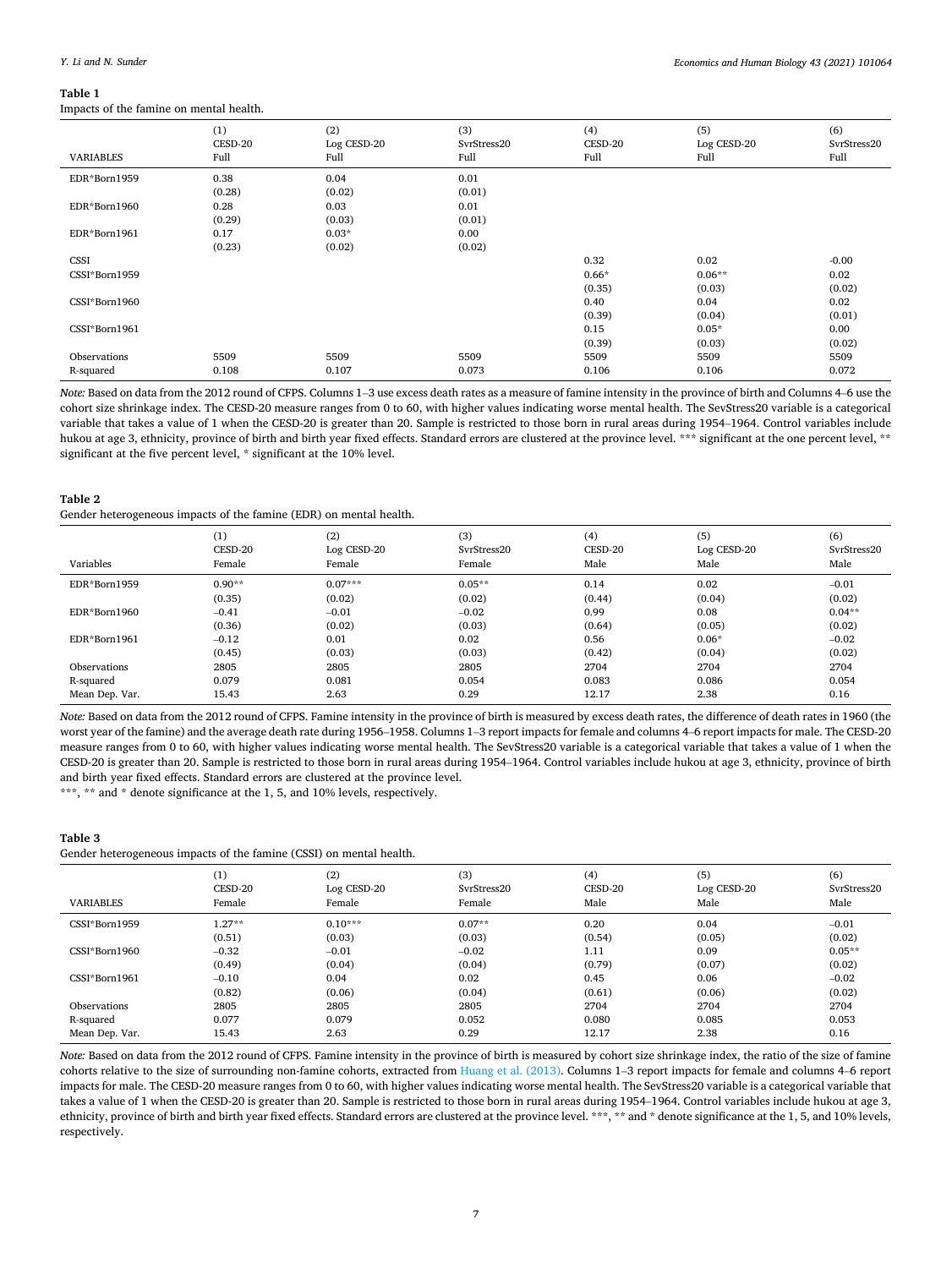#### *Economics and Human Biology 43 (2021) 101064*

#### <span id="page-7-0"></span>**Table 4**

Placebo – impacts of the famine on females born in post famine years.

| Variables     | (1)<br>CESD-20<br>Female | (2)<br>Log CESD-20<br>Female | (3)<br>SvrStress20<br>Female | (4)<br>CESD-20<br>Female | (5)<br>Log CESD-20<br>Female | (6)<br>SvrStress20<br>Female |
|---------------|--------------------------|------------------------------|------------------------------|--------------------------|------------------------------|------------------------------|
| EDR*Born1963  | $-0.02$                  | $-0.04$                      | 0.00                         |                          |                              |                              |
|               | (0.52)                   | (0.04)                       | (0.02)                       |                          |                              |                              |
| EDR*Born1964  | 0.34                     | $-0.01$                      | 0.02                         |                          |                              |                              |
|               | (0.53)                   | (0.04)                       | (0.02)                       |                          |                              |                              |
| EDR*Born1965  | 0.08                     | $-0.03$                      | 0.00                         |                          |                              |                              |
|               | (0.50)                   | (0.04)                       | (0.03)                       |                          |                              |                              |
| EDR*Born1966  | $-0.03$                  | $-0.02$                      | $-0.01$                      |                          |                              |                              |
|               | (0.53)                   | (0.04)                       | (0.02)                       |                          |                              |                              |
| CSSI*Born1963 |                          |                              |                              | $-0.12$                  | $-0.06$                      | 0.01                         |
|               |                          |                              |                              | (0.73)                   | (0.06)                       | (0.04)                       |
| CSSI*Born1964 |                          |                              |                              | 0.33                     | $-0.03$                      | 0.03                         |
|               |                          |                              |                              | (0.68)                   | (0.06)                       | (0.03)                       |
| CSSI*Born1965 |                          |                              |                              | 0.20                     | $-0.03$                      | 0.02                         |
|               |                          |                              |                              | (0.69)                   | (0.05)                       | (0.04)                       |
| CSSI*Born1966 |                          |                              |                              | 0.00                     | $-0.04$                      | $-0.00$                      |
|               |                          |                              |                              | (0.70)                   | (0.05)                       | (0.03)                       |
| Observations  | 1662                     | 1662                         | 1662                         | 1662                     | 1662                         | 1662                         |
| R-squared     | 0.103                    | 0.100                        | 0.068                        | 0.102                    | 0.100                        | 0.068                        |

*Note:* Based on data from the 2012 round of CFPS. This table investigates whether the Chinese famine had an effect on females born in post famine years (1963–1967). Sample is restricted to females born in rural areas during 1963–1967. Columns 1–3 use excess death rates as a measure of famine intensity in the province of birth and columns 4–6 use the cohort size shrinkage index. The CESD-20 measure ranges from 0 to 60, with higher values indicating worse mental health. The SevStress20 variable is a categorical variable that takes a value of 1 when the CESD-20 is greater than 20. Control variables include hukou at age 3, ethnicity, province of birth and birth year fixed effects. Standard errors are clustered at the province level.

\*\*\* significant at the one percent level, \*\* significant at the five percent level, \* significant at the 10% level.

#### **Table 5**

Robustness analysis: gender heterogeneous impacts of the famine (EDR) – CHARLS data.

| Variables      | (1)<br>CESD-10<br>Female | (2)<br>$Log$ CESD- $10$<br>Female | (3)<br>SvrStress10<br>Female | (4)<br>CESD-10<br>Male | (5)<br>Log CESD-10<br>Male | (6)<br>SyrStress10<br>Male |
|----------------|--------------------------|-----------------------------------|------------------------------|------------------------|----------------------------|----------------------------|
| EDR*Born1959   | $-0.42$                  | $-0.08$                           | $-0.02$                      | $-0.30$                | $-0.06$                    | $-0.05$                    |
|                | (0.42)                   | (0.06)                            | (0.03)                       | (0.47)                 | (0.08)                     | (0.03)                     |
| EDR*Born1960   | $0.66**$                 | $0.10***$                         | $0.10***$                    | 0.63                   | 0.06                       | 0.06                       |
|                | (0.30)                   | (0.04)                            | (0.02)                       | (0.53)                 | (0.06)                     | (0.05)                     |
| EDR*Born1961   | $0.72**$                 | $0.11***$                         | $0.08***$                    | 0.19                   | $-0.00$                    | 0.01                       |
|                | (0.28)                   | (0.03)                            | (0.03)                       | (0.18)                 | (0.04)                     | (0.01)                     |
| Observations   | 1372                     | 1372                              | 1372                         | 1442                   | 1442                       | 1442                       |
| R-squared      | 0.082                    | 0.081                             | 0.076                        | 0.066                  | 0.067                      | 0.039                      |
| Mean Dep. Var. | 9.02                     | 2.02                              | 0.40                         | 6.79                   | 1.73                       | 0.27                       |

*Note:* Based on data from the 2015 round of CHARLS. Famine intensity in the province of birth is measured by excess death rates, the difference of death rates in 1960 (the worst year of the famine) and the average death rate during 1956–1958. Columns 1–3 report impacts for female and columns 4–6 report impacts for male. The CESD-10 measure ranges from 0 to 30, with higher values indicating worse mental health. The SevStress10 variable is a categorical variable that takes a value of 1 when the CESD-10 is greater than 10. Sample is restricted to those born in rural areas during 1956–1963. Control variables include hukou at age 3, ethnicity, province of birth and birth year fixed effects. Standard errors are clustered at the province level.

\*\*\*, \*\* and \* denote significance at the 1, 5, and 10% levels, respectively.

we show that our results are not sensitive to including county fixed effects, which control for time-invariant differences at a sub-province level (and hence potentially account for more of these local differences).

Even so, it is possible that differences across provinces in policies adopted after the famine could bias our estimation. The direction of such a bias is apriori unclear – if relatively worse affected regions adopted policies that helped people overcome the challenges of the famine, then it would bias us towards not finding any effects, hence leading us to underestimate the true famine effect. Having said that, past studies have found no evidence of the presence of any such systematic differences in post-famine policy across provinces [\(Kim et al., 2017; Meng et al.,](#page-14-0)  [2015\)](#page-14-0).

Further, there might be concerns that our estimates of the famine

impacts are con-founded by the adverse influence of the 1966–1976 Cultural Revolution. Since the Cultural Revolution was majorly an urban phenomenon, it would not be expected to affect our results on the effects of the Chinese famine, which mainly affected rural populations.

### **7. Threats to identification**

There might still remain some factors that might possibly confound our results. In this section we discuss some of these factors and their potential implications on our findings.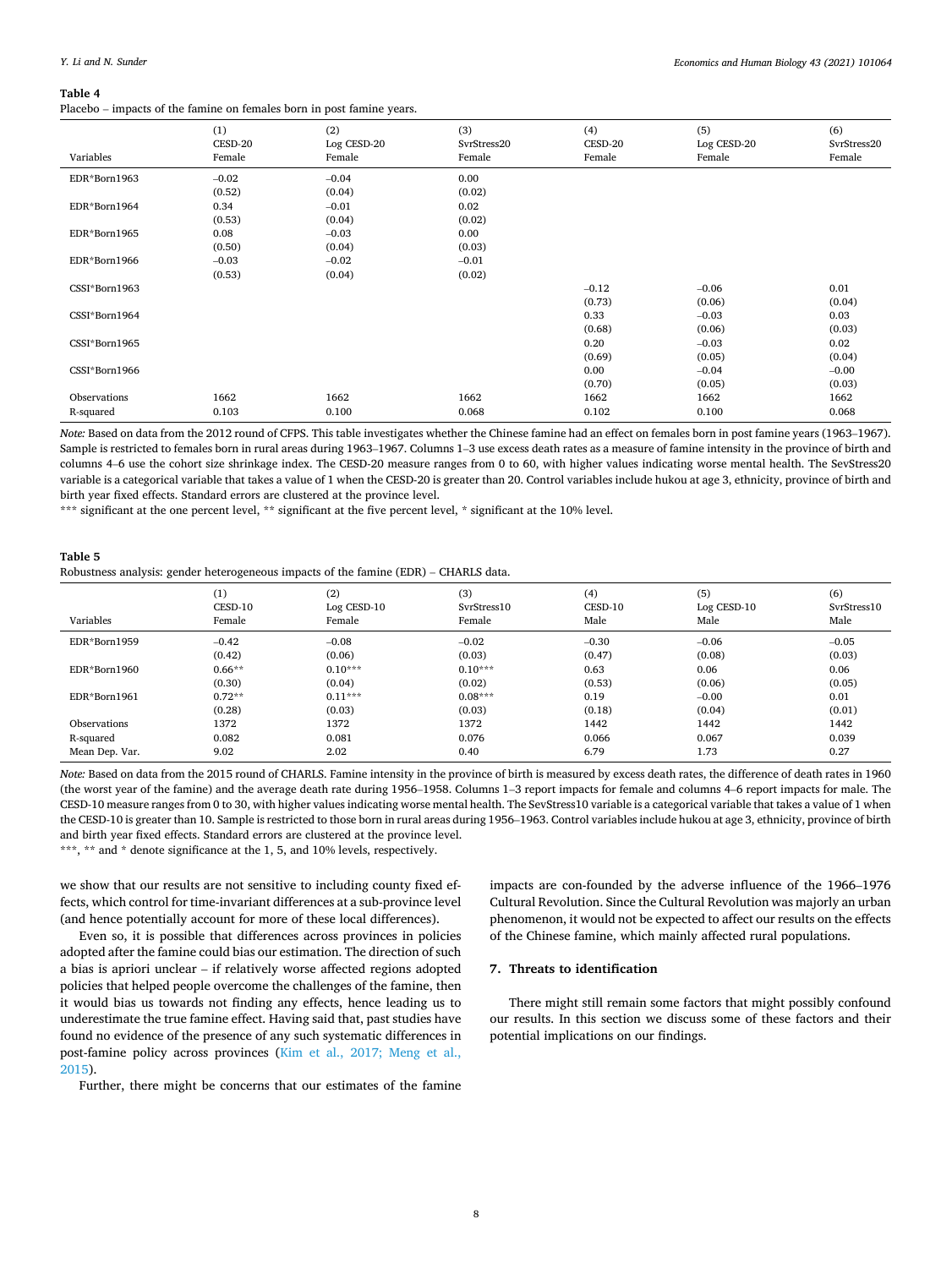# *7.1. Selective fertility*

During the famine years, childbearing fell substantially [\(Ashton](#page-14-0)  [et al., 1992; Peng, 1987](#page-14-0))<sup>13</sup> This change in fertility could be associated with socio-economic characteristics, which might then potentially drive our results. We argue that this concern is not important in our context due to the fairly egalitarian socio-economic structure of rural China around the famine years. This uniformity in socio-economic status of rural households in China arose because of a series of systematic reforms that were implemented starting in the 1950s. For example, there were a number of collectivization policies that consolidated property rights and banned the private ownership of agricultural means of production.<sup>14</sup> There were other drastic measures taken to ensure further equality among rural populations, including the fact that villagers were mandated to eat all meals in commune kitchens, where the government supplied all the food ([Chen and Zhou, 2007\)](#page-14-0). Put together, the likelihood that our results are being driven by differential selection into childbearing is rather low.

Having said that, one might still argue that the fertility fall between 1959 and 1961 could be associated with other (potentially unobserved) aspects of socioeconomic status. It is possible that parents who decided to have children during these years might systematically vary from the general pool of potential parents. In such a scenario, it is most likely that children born during the famine would have come from families with better socio-economic and nutritional conditions. Such children would themselves have better endowments, which would in turn imply that we would be less likely to find any effects of the famine on these children. That is, we would be less likely to reject the null hypothesis of zero impact of fetal/early life exposure to the China Famine and would bias our results in a downward direction. This would make our findings underestimates of the true famine effect.

#### *7.2. Selective migration*

The intensity of the famine varied significantly across provinces. Central provinces were the worst hit, while northeastern provinces were relatively spared (see [Fig. 1](#page-4-0)). If people were able to migrate from severely impacted areas to less-impacted regions, then that would affect the validity of our impact estimates. This is because selective migration would imply that the characteristics of the people left behind in severely affected regions would vary from the ones that were able to relocate. But this is not a major concern as there were strict Hukou regulations prohibiting the free movement of people across the country, especially in the case of rural to urban migration. This led to an overall low level of inter-provincial migration – it is estimated that it was only around 0.3–0.7% of the total population migrated across provinces between the years 1959 and 1963 [\(Chen and Zhou, 2007\)](#page-14-0). Having said that, government-planned migration still occurred even during the most restrictive periods of China's centrally planned economy, but its magnitude was too small relative to the total population (see [Liang and](#page-14-0)  [White, 1996](#page-14-0)) to have a considerable effect on our findings.

# *7.3. Selective mortality*

It could also be the case that there was some kind of (socio-economic) selection effects that determined the children who ended up surviving



**Fig. 2.** Size of birth cohort across different surveys. *Note:* This figure plots the size of birth cohorts during 1954–1966, using different data sets. The top panel uses our analysis sample from CFPS 2012. The middle pattern presents a similar pattern using the 1990 census data and the bottom panel uses 2005 census data.

the famine. Such a scenario would bias our impact estimates. Among children of both genders, it is most likely the case that those with the highest health endowments would be most likely to survive. This would mean that in the long run (five decades later), these healthier children would be less likely to show any effects of the famine, and hence would bias our estimates towards zero. Therefore, if there were selective mortality then our estimates should be considered an underestimate.

 $13$  This drop in fertility can also be observed using the CFPS data. The top panel of Fig. 2 shows that between 1958 and 1959 there is a sharp decline in the number of births, and this pattern continues in 1960 and 1961. This is followed by a rapid increase in 1962, after which birth cohort sizes stabilize. The same pattern is visible when using the 1990 census data and the 2005 census data (middle and bottom panels of Fig. 2).

<sup>&</sup>lt;sup>14</sup> These included the 1952 Land Reforms, the Agricultural Collectivization (between 1953 and 1956) and 1958 Leap Forward.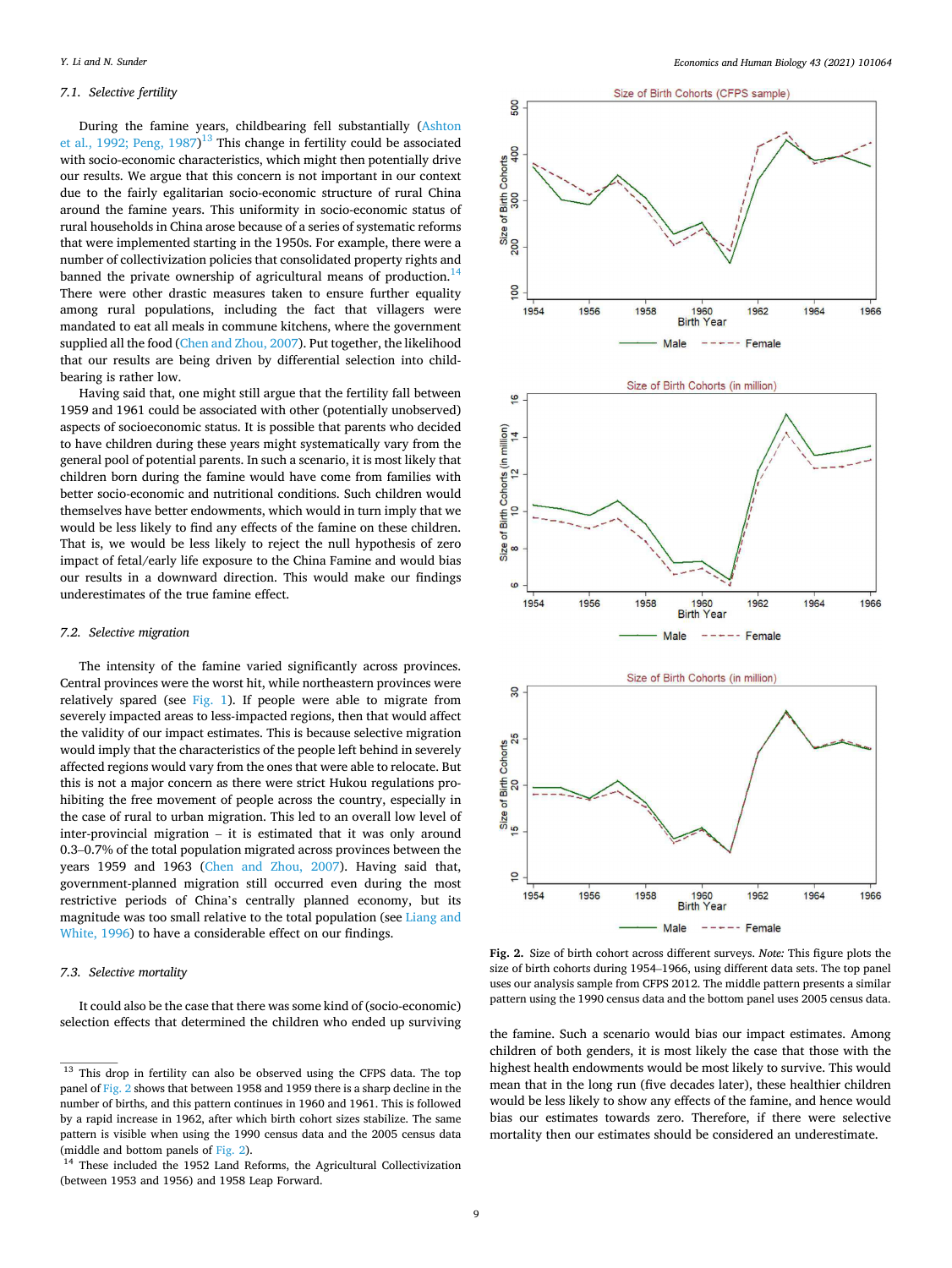### <span id="page-9-0"></span>*7.4. Measurement error in famine intensity*

It is possible that there is nontrivial measurement error in the different province-level measures of famine intensity which might bias our results. Such measurement error typically introduces attenuation bias, which makes the coefficient estimates closer to zero. Therefore, this type of measurement error would bias us against finding any significant effects. The fact that we still find effects further demonstrates the strength of our findings.

### *8. Discussion and conclusion*

The Chinese Famine (1959–61) was one of the biggest event of its kind, and past studies have found that it has had an effect on a variety of educational, health and labor market outcomes ([Almond and Currie,](#page-14-0)  [2011; Chen and Zhou, 2007; Meng et al., 2015; Gooch, 2017; Shi, 2011](#page-14-0)). In this paper, we estimate the long-term effects of this famine on mental health outcomes. We use a difference-in-differences approach that leverages two sources of variations – the birth cohort of the individual and the famine intensity in their birth province. We find that there were negligible overall effects of the famine on mental health. But these overall findings conceal sizeable gender heterogeneity in impacts. Results suggest that women born during famine years experienced worse mental health outcomes in their late 50s, while men born in the same cohorts did not suffer any such harm.

The results we find are both economically and statistically significant, and demonstrate the large and pervasive effects of the Chinese famine. This also adds to the literature that explores the role of adverse health shocks in early childhood in shaping health outcomes in adulthood. Additionally, these findings are consistent with previous studies that find enduring effects of early-life shocks in women but not men ([Maccini and Yang, 2009; Mu and Zhang, 2011; Yang et al., 2008](#page-14-0)).

We hypothesize that our results are due to a combination of two factors  $-$  (1) the higher mortality risk among male fetuses, especially under conditions of stress (like famine), and (2) the importance of fetal and early-life conditions in shaping later life outcomes. Part of our findings can be attributed to the sex-selective mortality experienced during the in-utero and infancy periods. Due to the biological fragility of male fetuses, they are at greater overall risk of mortality (across the life cycle) as compared to females [\(Kraemer, 2000; Mizuno, 2000\)](#page-14-0). This sex-specific fetus mortality becomes more salient in conditions of extreme stress, and leads to an abrupt decline in the ratio of males to females among birth cohorts in gestation during the Chinese famine [\(Mu](#page-14-0)  [and Zhang, 2011; Song, 2012](#page-14-0)). Such selection effects can also exist after birth – newborn girls were able to survive extreme famines better than newborn boys ([Zarulli et al., 2018\)](#page-15-0). Therefore, the "selection" effect of the famine, which posited that only the robust individuals would survive the famine, was stronger among males than among females. This mortality selection in part explains why male survivors have better health than the unaffected birth cohorts while female survivors are worse off than their unaffected counterparts ([Mu and Zhang, 2011](#page-14-0)). Our results might also be driven by the well-recognized Fetal Origins Hypothesis ([Barker, 1990\)](#page-14-0), that states that in-utero shocks can change the epigenome in favor of survival, but this may come at the cost of a higher likelihood of developing various diseases in later stages of life. Prenatal nutritional deficiency leads to the reprogramming of post-natal brain gene expression, thus increasing the risk of adult mental illness [\(Hales](#page-14-0) 

[and Barker, 2001; O](#page-14-0)'Neil et al., 2014). For female survivors in our sample, this fetal origins adverse effect of the famine dominates the mortality selection effect, leading to worse mental health later in life. Since women are about twice as likely as men are to develop depression during their lifetime ([Kuehner, 2017; Albert, 2015](#page-14-0)), our results imply that the higher risk of women to suffer from depression is further exacerbated by additional in-utero famine exposure.

With accelerating global climate change, famines and other extreme weather events are happening at increasing frequency and at larger scales. In the wake of this, it is important for policymakers to understand the potential longer-term effects of such events on health outcomes of survivors. Our study shows that these negative effects may persist almost five decades after the event. This evidence supports policies and programs that are targeted towards high-risk populations, and suggests that these targetted initiatives might have large bang-for-the-buck in the longer run (because of their potential for reducing health care expenditures in the long-run). Our results also speak to the potential long-term gains that can be realized by reducing maternal and child deprivation during gestation and in infancy, especially in a context like China. The findings suggest that the benefits of such interventions are experienced even five decades later.

### **Appendix A. Additional Figures and Tables**

Please find the appendix Section here.

# **Table A1**

Component items of the CESD indices.

| Items | Description                                           | CESD- | CESD- |
|-------|-------------------------------------------------------|-------|-------|
|       |                                                       | 10    | 20    |
| 1.    | I was bothered by things that usually don't bother    | X     | X     |
|       | me                                                    |       |       |
| 2.    | I did not feel like eating, my appetite was poor.     |       | X     |
| 3.    | I felt that I could not shake off the blues even with |       | X     |
|       | help from my family or friends.                       |       |       |
| 4.    | I felt I was just as good as other people.            |       | X     |
| 5.    | I had trouble keeping my mind on what I was doing.    | X     | X     |
| 6.    | I felt depressed.                                     | X     | X     |
| 7.    | I felt that everything I did was an effort.           | X     | X     |
| 8.    | I felt hopeful about the future.                      | X     | X     |
| 9.    | I thought my life had been a failure.                 |       | X     |
| 10.   | I felt fearful.                                       | X     | X     |
| 11.   | My sleep was restless.                                | X     | X     |
| 12.   | I was happy.                                          | X     | X     |
| 13.   | I talked less than usual.                             |       | X     |
| 14.   | I felt lonely.                                        | X     | X     |
| 15.   | People were unfriendly.                               |       | X     |
| 16.   | I enjoyed life.                                       |       | X     |
| 17.   | I had crying spells.                                  |       | X     |
| 18.   | I felt sad.                                           |       | X     |
| 19.   | I felt that people dislike me.                        |       | X     |
| 20.   | I could not get going.                                | X     | X     |

*Note:* This table lists the 20 items that form the CESD-20 index. We also indicate the subset of items included in CESD-10 indices, which are used in different parts of the analysis.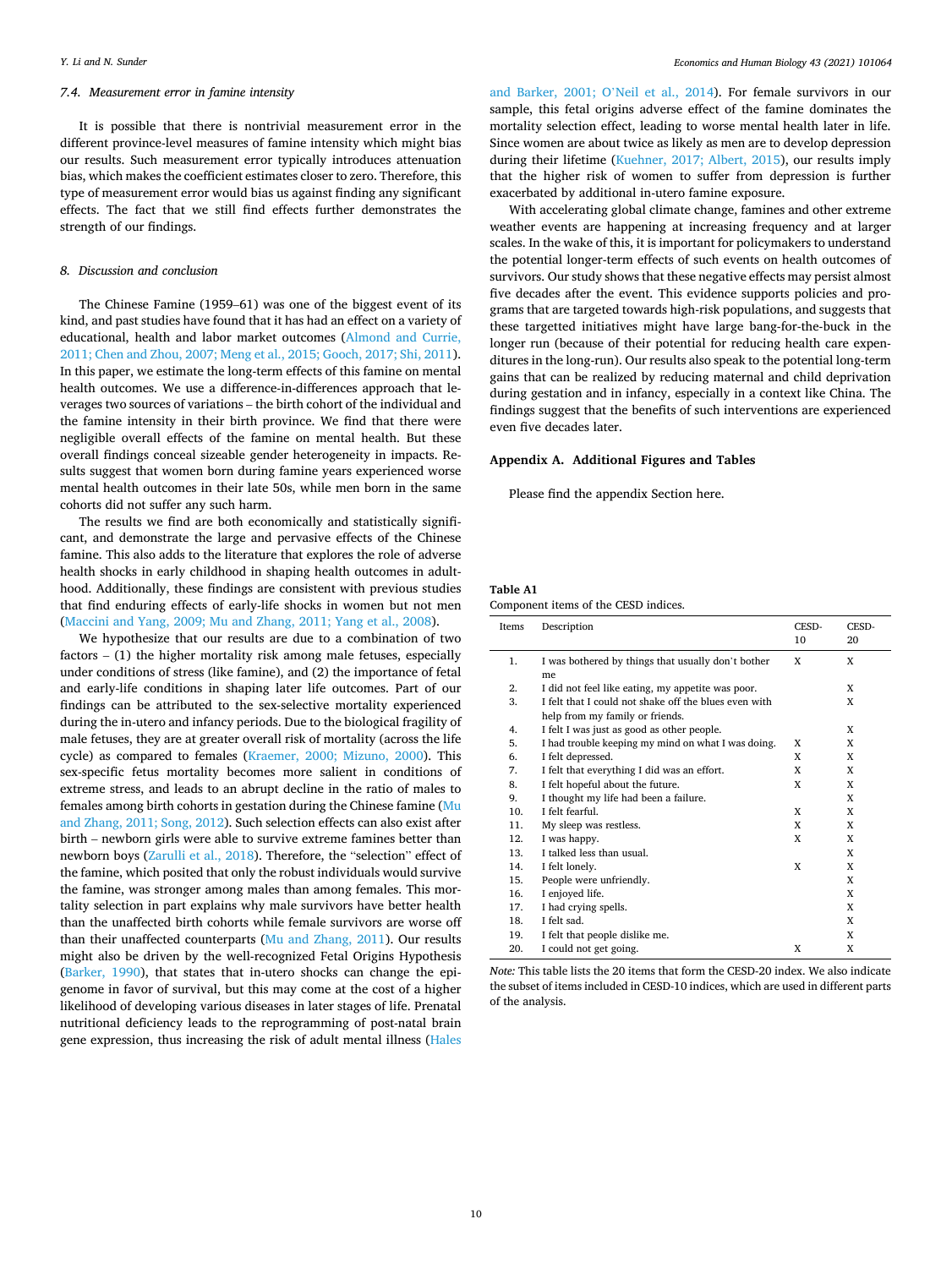# <span id="page-10-0"></span>**Table A2**

Summary statistics of CESD indices.

|                | <b>CFPS</b> |       |       | <b>CHARLS</b> |      |      |  |
|----------------|-------------|-------|-------|---------------|------|------|--|
|                | Female      | Male  | Full  | Female        | Male | Full |  |
| CESD-10        | 8.10        | 6.24  | 7.19  | 9.02          | 6.79 | 7.88 |  |
| SevereStress10 | 0.35        | 0.20  | 0.27  | 0.40          | 0.27 | 0.33 |  |
| CESD-20        | 15.43       | 12.17 | 13.83 |               |      |      |  |
| SevereStress20 | 0.29        | 0.16  | 0.23  |               |      |      |  |
| N              | 2805        | 2704  | 5509  | 1372          | 1442 | 2814 |  |

*Note:* The CESD-10 measure ranges from 0 to 30, while the CESD-20 measure ranges from 0 to 60. Higher values indicate worse mental health. The SevereStress10 variable is a categorical variable that takes a value of 1 when the CESD-10 is greater than 10. The SevereStress20 variable is a categorical variable that takes a value of 1 when the CESD-20 is greater than 20.

# **Table A3**

Death rates (per thousand) and famine intensity.

| Province     | 1954 | 1955 | 1956 | 1957 | 1958 | 1959 | 1960 | 1961 | 1962 | 1963 | 1964 | 1965 | 1966 | <b>Excess Death</b><br>Rate | Cohort Size Shrinkage<br>Index |
|--------------|------|------|------|------|------|------|------|------|------|------|------|------|------|-----------------------------|--------------------------------|
|              |      |      |      |      |      |      |      |      |      |      |      |      |      |                             |                                |
| Beijing      | 8.6  | 9.5  | 7.7  | 8.2  | 8.1  | 9.7  | 9.1  | 10.8 | 8.8  | 8.1  | 8.3  | 6.8  | 7.2  | 1.1                         | 0.2                            |
| Tianjin      | 9.3  | 9.9  | 8.8  | 9.4  | 8.7  | 9.9  | 10.3 | 9.9  | 7.4  | 7.3  | 7.8  | 6.2  | 6.9  | 1.3                         | 0.3                            |
| Hebei        | 12.1 | 11.6 | 11.3 | 11.3 | 10.9 | 12.3 | 15.8 | 13.6 | 9.1  | 11.2 | 10.9 | 8.7  | 8.7  | 4.6                         | 0.3                            |
| Shanxi       | 14.7 | 12.9 | 11.6 | 12.7 | 11.7 | 12.8 | 14.2 | 12.2 | 11.3 | 11.4 | 14   | 10.4 | 10.3 | 2.2                         | 0.3                            |
| Neimenggu    | 20.9 | 11.4 | 7.9  | 10.5 | 7.9  | 11   | 9.4  | 8.8  | 9    | 8.5  | 11.8 | 9.3  | 8.1  | 0.6                         | 0.2                            |
| Liaoning     | 8.6  | 9.4  | 6.6  | 9.4  | 6.6  | 11.8 | 11.5 | 17.5 | 8.5  | 7.9  | 9.3  | 7.1  | 6.2  | 4.0                         | 0.3                            |
| Jilin        | 10.4 | 9.9  | 7.5  | 11.3 | 9.1  | 13.4 | 10.1 | 12   | 10   | 9.4  | 12.6 | 9.7  | 8.6  | 0.8                         | 0.2                            |
| Heilongjiang | 11.1 | 11.3 | 10.1 | 12.7 | 9.2  | 12.8 | 10.6 | 11.1 | 8.6  | 8.6  | 11.5 | 8    | 7.4  | $-0.1$                      | 0.2                            |
| Shanghai     | 7.1  | 8.1  | 6.8  | 10.5 | 5.9  | 6.9  | 6.8  | 7.7  | 7.3  | 7    | 6.1  | 5.7  | 5.3  | $-0.9$                      | 0.2                            |
| Jiangsu      | 12.2 | 11.8 | 13   | 6    | 9.4  | 14.6 | 18.4 | 13.4 | 10.4 | 9    | 10.1 | 9.5  | 8.1  | 8.9                         | 0.4                            |
| Zhejiang     | 13.4 | 12.6 | 9.5  | 10.3 | 9.2  | 10.8 | 11.9 | 9.8  | 8.6  | 7.9  | 9.2  | 8.1  | 7.1  | 2.2                         | 0.4                            |
| Anhui        | 16.6 | 11.8 | 14.3 | 9.3  | 12.3 | 16.7 | 68.6 | 8.1  | 8.2  | 7.9  | 8.6  | 7.2  | 7.1  | 56.6                        | 0.6                            |
| Fujian       | 10.9 | 8.9  | 8.4  | 9.1  | 7.5  | 7.9  | 15.3 | 11.9 | 8.3  | 7.4  | 8.6  | 7.3  | 7.1  | 7.0                         | 0.4                            |
| Jiangxi      | 14.2 | 16.2 | 12.5 | 7.9  | 11.3 | 13   | 16.1 | 11.5 | 11   | 9.8  | 10.9 | 9.4  | 8.5  | 5.5                         | 0.4                            |
| Shandong     | 11.7 | 13.7 | 12.1 | 11.5 | 12.8 | 18.2 | 23.6 | 18.4 | 12.4 | 11.8 | 12   | 10.2 | 9.9  | 11.5                        | 0.4                            |
| Henan        | 13.3 | 11.8 | 14   | 12.1 | 12.7 | 14.1 | 39.6 | 10.2 | 8    | 9.4  | 10.6 | 8.5  | 8.2  | 26.7                        | 0.5                            |
| Hubei        | 15.9 | 11.6 | 10.8 | 11.8 | 9.6  | 14.5 | 21.2 | 9.1  | 8.8  | 9.8  | 10.9 | 10   | 9.7  | 10.5                        | 0.4                            |
| Hunan        | 17.5 | 16.4 | 11.5 | 9.6  | 11.7 | 13   | 29.4 | 17.5 | 10.2 | 10.3 | 12.9 | 11.2 | 10.2 | 18.5                        | 0.5                            |
| Guangdong    | 11.2 | 10.6 | 11.1 | 10.4 | 9.2  | 11.1 | 15.2 | 10.8 | 9.4  | 7.6  | 8.3  | 6.8  | 6.4  | 5.0                         | 0.4                            |
| Guangxi      | 15.2 | 14.6 | 12.5 | 12.4 | 11.7 | 17.5 | 29.5 | 19.5 | 10.3 | 10.1 | 10.6 | 9    | 7.5  | 17.3                        | 0.5                            |
| Sichuan      | 8.4  | 9.2  | 10.4 | 12.1 | 25.2 | 47   | 54   | 29.4 | 14.6 | 12.8 | 13.9 | 11.5 | 10.8 | 38.1                        | 0.6                            |
| Guizhou      | 8.8  | 8.1  | 7.5  | 8.8  | 13.7 | 16.2 | 45.4 | 17.7 | 10.4 | 9.4  | 10.5 | 8.4  | 9.2  | 35.4                        | 0.5                            |
| Yunnan       | 16.7 | 13.7 | 15.2 | 16.3 | 21.6 | 18   | 26.3 | 11.8 | 10.9 | 14.1 | 15.2 | 13   | 10.8 | 8.6                         | 0.4                            |
| Shaanxi      | 11   | 10.5 | 9.9  | 10.3 | 11   | 12.7 | 12.3 | 8.8  | 9.4  | 10.6 | 15.6 | 13   | 12.9 | 1.9                         | 0.3                            |
| Gansu        | 11.6 | 11.9 | 10.8 | 11.3 | 21.1 | 17.4 | 41.3 | 11.5 | 8.3  | 10.4 | 15.6 | 12.3 | 11.5 | 26.9                        | 0.5                            |
| Qinghai      | 13.3 | 14.1 | 9.4  | 10.4 | 13   | 16.6 | 40.7 | 11.7 | 5.4  | 8.4  | 15.5 | 9.1  | 9.8  | 29.8                        | 0.5                            |
| Ningxia      | 13.1 | 10.2 | 10.6 | 11.1 | 15   | 15.8 | 13.9 | 10.7 | 8.5  | 10.2 | 13.4 | 9.3  | 9.4  | 1.7                         | 0.4                            |
| Xinjiang     | 16.8 | 14.4 | 14.2 | 14   | 13   | 18.8 | 15.7 | 11.7 | 9.7  | 9.4  | 16.3 | 11.1 | 9.4  | 2.0                         | 0.2                            |

*Note:* The death rates in 1954–1964 are extracted from [Lin and Yang \(2000\).](#page-14-0) Excess death rates are the difference of death rates in 1960 (the worst year of the famine) and the average death rate during 1956–1958. Cohort size shrinkage index is the ratio of the size of famine cohorts relative to the size of surrounding non-famine cohorts, extracted from [Huang et al. \(2013\).](#page-14-0)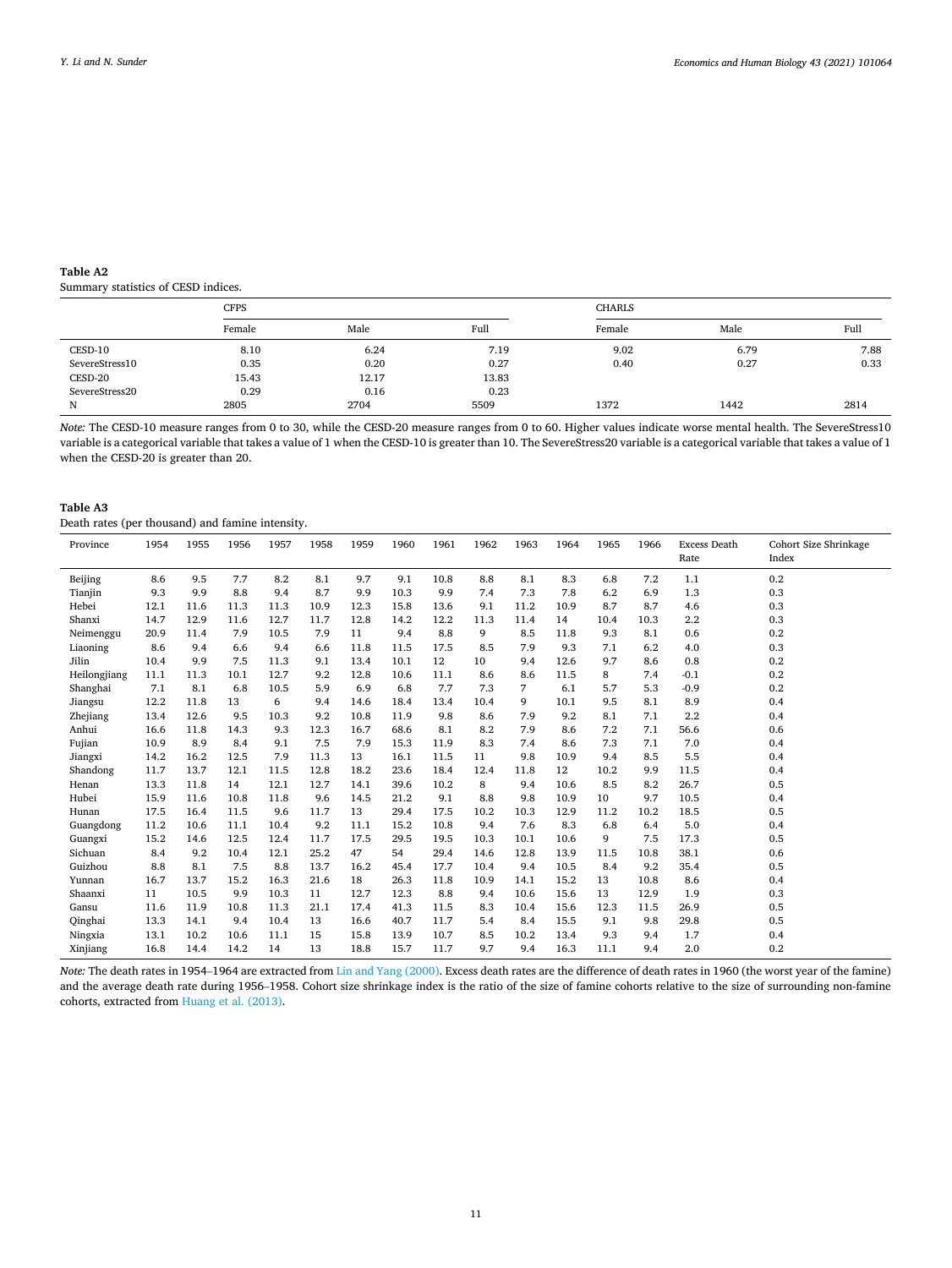<span id="page-11-0"></span>**Table A4**  Robustness analysis: using 10-item CESD indices to measure mental health (females only).

|               | (1)     | (2)         | (3)         | (4)     | (5)         | (6)         |
|---------------|---------|-------------|-------------|---------|-------------|-------------|
| Variables     | CESD-10 | Log CESD-10 | SvrStress10 | CESD-10 | Log CESD-10 | SvrStress10 |
| EDR*Born1959  | $0.51*$ | $0.08**$    | $0.05*$     |         |             |             |
|               | (0.25)  | (0.03)      | (0.03)      |         |             |             |
| EDR*Born1960  | $-0.22$ | $-0.01$     | $-0.01$     |         |             |             |
|               | (0.22)  | (0.04)      | (0.01)      |         |             |             |
| EDR*Born1961  | 0.09    | 0.03        | 0.01        |         |             |             |
|               | (0.30)  | (0.04)      | (0.03)      |         |             |             |
| CSSI*Born1959 |         |             |             | $0.60*$ | $0.09**$    | $0.06*$     |
|               |         |             |             | (0.34)  | (0.04)      | (0.03)      |
| CSSI*Born1960 |         |             |             | $-0.22$ | $-0.00$     | $-0.02$     |
|               |         |             |             | (0.27)  | (0.05)      | (0.02)      |
| CSSI*Born1961 |         |             |             | 0.14    | 0.05        | 0.01        |
|               |         |             |             | (0.50)  | (0.06)      | (0.04)      |
| Observations  | 2835    | 2835        | 2835        | 2835    | 2835        | 2835        |
| R-squared     | 0.060   | 0.057       | 0.048       | 0.057   | 0.055       | 0.046       |

*Note:* Based on data from the 2012 round of CFPS. Sample is restricted to females born in rural areas during 1954–1964. The main set of results have all used 20-item CESD indices as measures of mental health. We examine the robustness of the results to the 10-item version of CESD indices. The CESD-10 measure ranges from 0 to 30, with higher values indicating worse mental health. The SevStress10 variable is a categorical variable that takes a value of 1 when the CESD-10 is greater than 10. Columns 1–3 use excess death rates as a measure of famine intensity in the province of birth and Columns 4–6 use the cohort size shrinkage index. Control variables include hukou at age 3, ethnicity, province of birth and birth year fixed effects. Standard errors are clustered at the province level. \*\*\* significant at the one percent level, \*\* significant at the five percent level, \* significant at the 10% level.

# **Table A5**

Robustness analysis: using the Kessler-6 index to measure mental health (females only).

|                | (1)            | (2)     | (3)          | (4)     | (5)     | (6)          |
|----------------|----------------|---------|--------------|---------|---------|--------------|
| Variables      | K <sub>6</sub> | Log K6  | SvrStress-K6 | K6      | Log K6  | SvrStress-K6 |
| EDR*Born1959   | 0.36           | 0.01    | $0.04**$     |         |         |              |
|                | (0.24)         | (0.05)  | (0.02)       |         |         |              |
| EDR*Born1960   | $-0.14$        | $-0.04$ | 0.01         |         |         |              |
|                | (0.41)         | (0.09)  | (0.02)       |         |         |              |
| EDR*Born1961   | $0.59*$        | 0.08    | $0.05**$     |         |         |              |
|                | (0.29)         | (0.06)  | (0.02)       |         |         |              |
| CSSI*Born1959  |                |         |              | $0.59*$ | 0.05    | $.05***$     |
|                |                |         |              | (0.30)  | (0.06)  | (0.02)       |
| CSSI*Born1960  |                |         |              | 0.07    | $-0.01$ | 0.02         |
|                |                |         |              | (0.43)  | (0.08)  | (0.02)       |
| CSSI*Born1961  |                |         |              | 0.54    | 0.06    | $0.05**$     |
|                |                |         |              | (0.40)  | (0.08)  | (0.02)       |
| Observations   | 2761           | 2761    | 2761         | 2761    | 2761    | 2761         |
| R-squared      | 0.066          | 0.070   | 0.032        | 0.064   | 0.068   | 0.033        |
| Mean Dep. Var. | 3.96           | 1.21    | 0.06         | 2.89    | 0.95    | 0.03         |

*Note:* Based on data from the 2014 round of CFPS. Sample is restricted to females born in rural areas during 1954–1964. We examine the robustness of the results to the alternative measure of mental health, Kessler Psychological Distress Scale (Kessler-6). This index ranges from zero to 24, with higher values indicating lower wellbeing. The SevStress-K6 variable is a categorical variable that takes a value of 1 when the Kessler-6 index is greater than 6. Columns 1-3 use excess death rates as a measure of famine intensity in the province of birth and Columns 4–6 use the cohort size shrinkage index. Control variables include hukou at age 3, ethnicity, province of birth and birth year fixed effects. Standard errors are clustered at the province level. \*\*\* significant at the one percent level, \*\* significant at the five percent level, \* significant at the 10% level.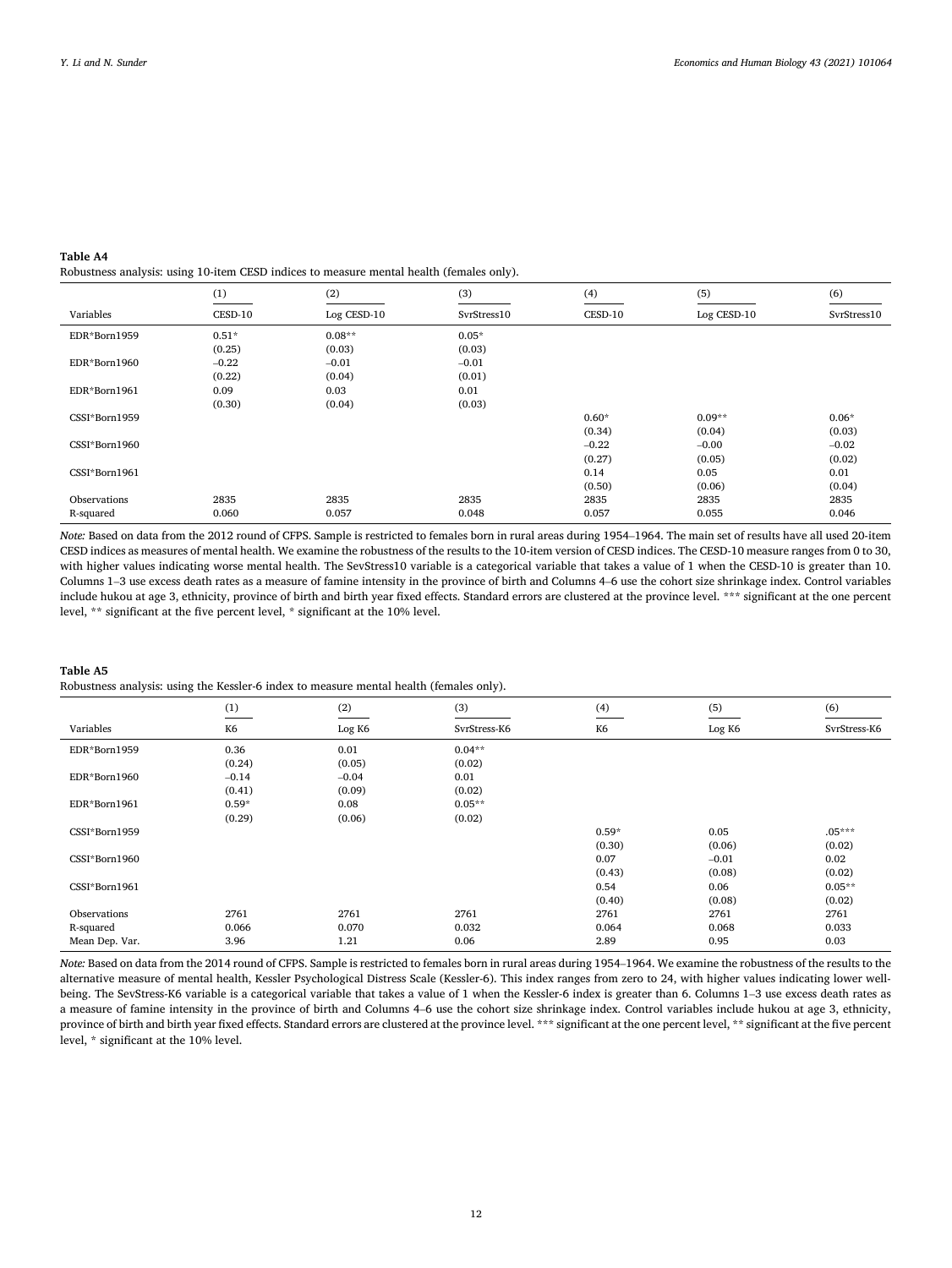#### *Economics and Human Biology 43 (2021) 101064*

#### <span id="page-12-0"></span>**Table A6**

Robustness analysis: other measures of life satisfaction and daily functioning (females only).

|               | (1) Satisfied | (2)Confident Future | (3) Independent AllTasks | (4) Satisfied | (5) Confident Future | (6) Independent AllTasks |
|---------------|---------------|---------------------|--------------------------|---------------|----------------------|--------------------------|
| EDR*Born1959  | $-0.20***$    | $-0.16***$          | $-0.10**$                |               |                      |                          |
|               | (0.06)        | (0.05)              | (0.05)                   |               |                      |                          |
| EDR*Born1960  | $-0.08$       | $-0.06$             | $0.07**$                 |               |                      |                          |
|               | (0.06)        | (0.04)              | (0.03)                   |               |                      |                          |
| EDR*Born1961  | $-0.02$       | 0.04                | $-0.02$                  |               |                      |                          |
|               | (0.06)        | (0.06)              | (0.08)                   |               |                      |                          |
| CSSI*Born1959 |               |                     |                          | $-0.16*$      | $-0.15**$            | $-0.09$                  |
|               |               |                     |                          | (0.08)        | (0.06)               | (0.06)                   |
| CSSI*Born1960 |               |                     |                          | $-0.05$       | $-0.03$              | 0.06                     |
|               |               |                     |                          | (0.09)        | (0.07)               | (0.04)                   |
| CSSI*Born1961 |               |                     |                          | $-0.05$       | $-0.00$              | 0.06                     |
|               |               |                     |                          | (0.07)        | (0.09)               | (0.10)                   |
| Observations  | 2868          | 2845                | 2941                     | 2868          | 2845                 | 2941                     |
| R-squared     | 0.041         | 0.038               | 0.023                    | 0.040         | 0.037                | 0.023                    |

*Note:* Based on data from the 2012 round of CFPS. Sample is restricted to females born in rural areas during 1954–1964. We examine the robustness of the results to a series of subjective measures of mental well-being. The variables "satisfied" and "confident future" represent the responses to the following two questions, respectively -"Are you satisfied with your life? (responses are on a scale of 1–5)", "How confident are you about the future? (responses are on a scale of 1–5)". The variable "Independent All Tasks" is an aggregation of the indicators on seven listed daily activities, and it ranges from zero to seven with higher values indicating lower dependency. Columns 1–3 use excess death rates as a measure of famine intensity in the province of birth and Columns 4–6 use the cohort size shrinkage index. Control variables include hukou at age 3, ethnicity, province of birth and birth year fixed effects. Standard errors are clustered at the province level. \*\*\* significant at the one percent level, \*\* significant at the five percent level, \* significant at the 10% level.

### **Table A7**

Robustness analysis: using weighted death rates to measure famine intensity (females only).

|                     | $\scriptstyle{(1)}$ | (2)         | (3)         | (4)     | (5)         | (6)         |
|---------------------|---------------------|-------------|-------------|---------|-------------|-------------|
| Variables           | CESD-20             | Log CESD-20 | SvrStress20 | CESD-20 | Log CESD-20 | SvrStress20 |
| Weighted Death Rate | 0.316               | 0.000       | $0.027*$    | 0.270   | $-0.004$    | $0.024*$    |
|                     | (0.300)             | (0.018)     | (0.013)     | (0.340) | (0.021)     | (0.013)     |
| Observations        | 2475                | 2475        | 2475        | 2475    | 2475        | 2475        |
| R-squared           | 0.078               | 0.079       | 0.051       | 0.193   | 0.228       | 0.141       |

*Note:* Based on data from the 2012 round of CFPS. Sample is restricted to females born in rural areas during 1954–1964. We examine the robustness of the results to the alternative measure of famine intensity, the Weighted Death Rates. This index is defined as the weighted average of the province-year specific exposure to the famine depending on the individual's in-utero exposure to the famine. Control variables include hukou at age 3, ethnicity, province of birth and birth year fixed effects. Standard errors are clustered at the province level. \*\*\* significant at the one percent level, \*\* significant at the five percent level, \* significant at the 10% level.

#### **Table A8**

Robustness analysis: inclusion of county fixed effects (females only).

|               | (1)      | (2)         | (3)         | (4)      | (5)         | (6)         |
|---------------|----------|-------------|-------------|----------|-------------|-------------|
| Variables     | CESD-20  | Log CESD-20 | SvrStress20 | CESD-20  | Log CESD-20 | SvrStress20 |
| EDR*Born1959  | $0.93**$ | $0.08***$   | $0.05*$     |          |             |             |
|               | (0.41)   | (0.03)      | (0.03)      |          |             |             |
| EDR*Born1960  | $-0.39$  | $-0.00$     | $-0.02$     |          |             |             |
|               | (0.46)   | (0.04)      | (0.03)      |          |             |             |
| EDR*Born1961  | $-0.57$  | $-0.03$     | 0.00        |          |             |             |
|               | (0.50)   | (0.03)      | (0.03)      |          |             |             |
| CSSI*Born1959 |          |             |             | $1.27**$ | $0.10***$   | $0.06*$     |
|               |          |             |             | (0.58)   | (0.03)      | (0.03)      |
| CSSI*Born1960 |          |             |             | $-0.33$  | $-0.01$     | $-0.02$     |
|               |          |             |             | (0.69)   | (0.05)      | (0.04)      |
| CSSI*Born1961 |          |             |             | $-0.78$  | $-0.03$     | 0.00        |
|               |          |             |             | (0.78)   | (0.05)      | (0.04)      |
| Observations  | 2805     | 2805        | 2805        | 2805     | 2805        | 2805        |
| R-squared     | 0.196    | 0.223       | 0.141       | 0.194    | 0.221       | 0.140       |

*Note:* Based on data from the 2012 round of CFPS. Sample is restricted to females born in rural areas during 1954–1964. The main set of results have all used province fixed effects. We examine the robustness of the results to the control of county fixed effects. Columns 1–3 use excess death rates as a measure of famine intensity in the province of birth and Columns 4–6 use the cohort size shrinkage index. The CESD-20 measure ranges from 0 to 60, with higher values indicating worse mental health. The SevStress20 variable is a categorical variable that takes a value of 1 when the CESD-20 is greater than 20. Control variables include hukou at age 3, ethnicity and birth year fixed effects. Standard errors are clustered at the province level. \*\*\* significant at the one percent level, \*\* significant at the five percent level, \* significant at the 10% level.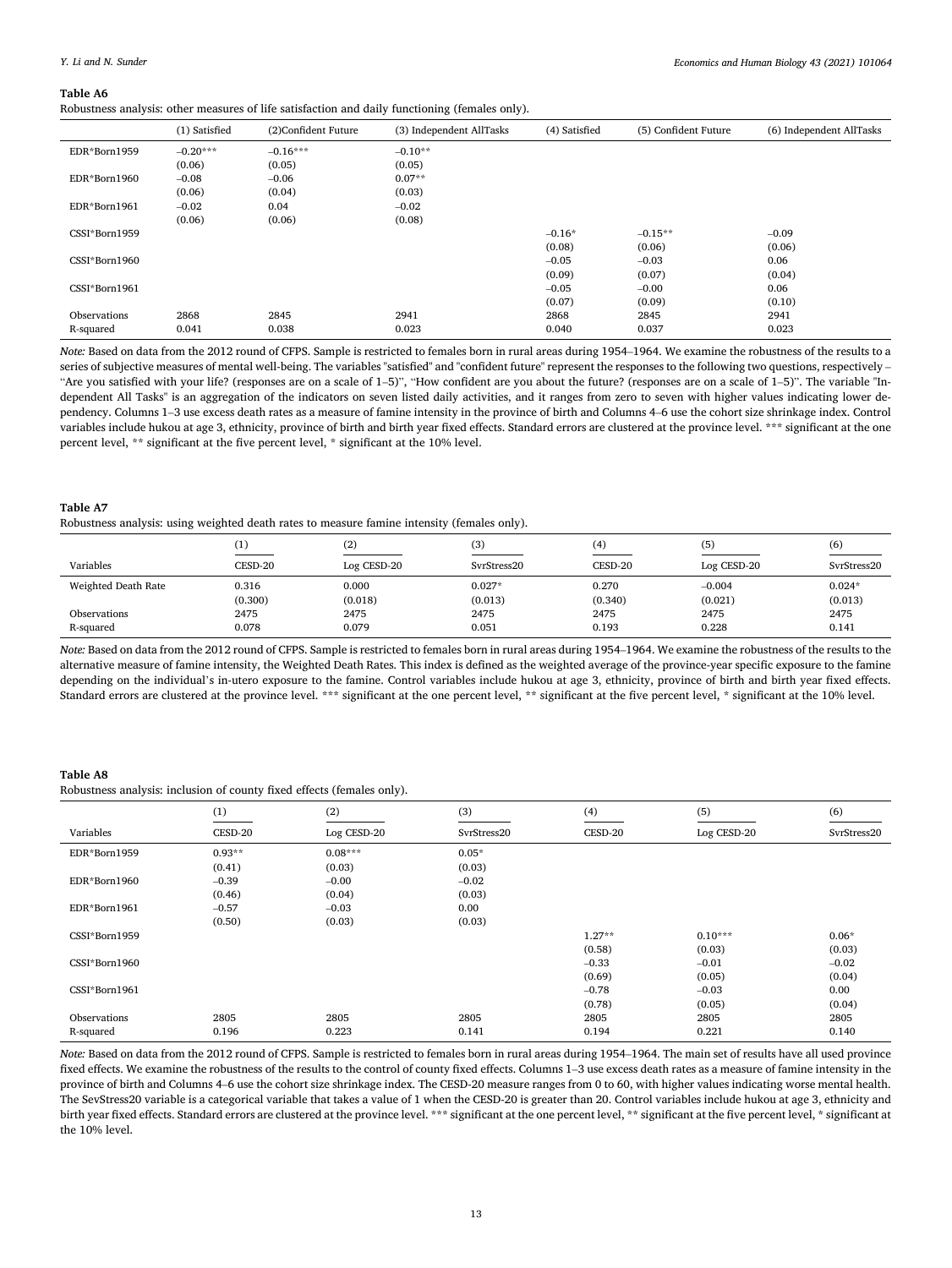#### <span id="page-13-0"></span>**Table A9**

Robustness check: controlling for childhood socioeconomic status (females only).

| Variables     | (1)<br>CESD-10<br>Female | (2)<br>Log CESD-10<br>Female | (3)<br>SvrStress10<br>Female | (4)<br>CESD-10<br>Female | (5)<br>Log CESD-10<br>Female | (6)<br>SvrStress10<br>Female |
|---------------|--------------------------|------------------------------|------------------------------|--------------------------|------------------------------|------------------------------|
| EDR*Born1959  | $-0.42$                  | $-0.08$                      | $-0.02$                      |                          |                              |                              |
|               | (0.42)                   | (0.06)                       | (0.03)                       |                          |                              |                              |
| EDR*Born1960  | $0.66**$                 | $0.10***$                    | $0.10***$                    |                          |                              |                              |
|               | (0.30)                   | (0.04)                       | (0.02)                       |                          |                              |                              |
| EDR*Born1961  | $0.72**$                 | $0.11***$                    | $0.08***$                    |                          |                              |                              |
|               | (0.28)                   | (0.03)                       | (0.03)                       |                          |                              |                              |
| CSSI*Born1959 |                          |                              |                              | $-0.45$                  | $-0.08$                      | $-0.02$                      |
|               |                          |                              |                              | (0.68)                   | (0.09)                       | (0.05)                       |
| CSSI*Born1960 |                          |                              |                              | $1.02*$                  | $0.16**$                     | $0.13***$                    |
|               |                          |                              |                              | (0.57)                   | (0.08)                       | (0.04)                       |
| CSSI*Born1961 |                          |                              |                              | $0.90**$                 | $0.13**$                     | $0.11***$                    |
|               |                          |                              |                              | (0.36)                   | (0.05)                       | (0.03)                       |
| Observations  | 1372                     | 1372                         | 1372                         | 1372                     | 1372                         | 1372                         |
| R-squared     | 0.082                    | 0.081                        | 0.077                        | 0.083                    | 0.081                        | 0.077                        |

*Note:* Based on data from the 2015 round of CHARLS. Sample is restricted to females born in rural areas during 1956–1963. We examine the robustness of the results to adding the additional control of childhood socioeconomic status (composite index). Columns 1–3 use excess death rates as a measure of famine intensity in the province of birth and Columns 4–6 use the cohort size shrinkage index. The CESD-10 measure ranges from 0 to 30, with higher values indicating worse mental health. The SevStress10 variable is a categorical variable that takes a value of 1 when the CESD-10 is greater than 10. Standard errors are clustered at the province level. \*\*\* significant at the one percent level, \*\* significant at the five percent level, \* significant at the 10% level.

#### **Appendix B. Potential Mechanisms**

In this paper we document long-run (more than five decades later) effects of childhood exposure to the Chinese famine on mental health outcomes. There could be several channels that explain the adverse mental health effect of early life exposure to famine, which we discuss below:

- 1) Phenotype: In-utero and early childhood are critical phases for physical and mental development of an individual, and malnutrition in these periods may cause permanent deficits/anomalies in the brain and the nervous system ([de Rooij et al., 2010\)](#page-14-0). It has been established that a lack of food during a famine has adverse effects on diets of mothers, which in turn can have an impact the neurological, immunological, and central nervous system development of their offspring (O'[Neil et al., 2014](#page-14-0)). Additionally, prenatal nutritional deficiency leads to the reprogramming of postnatal brain gene expression, which in turn contributes to an increased risk of adult mental illness ([Hales and Barker, 2001; O](#page-14-0)'Neil et al., 2014).
- 2) Physical health: There is a large literature documenting the negative effects of in-utero exposure to adverse events on a variety of physical health outcomes, including height (Gø[rgens et al., 2012](#page-14-0)), disability [\(Mu and Zhang, 2011](#page-14-0)), overweight status ([Song et al., 2020; Chang](#page-14-0)  [et al., 2018; Yang et al., 2008\)](#page-14-0), metabolic-related chronic conditions [\(Grey et al., 2021; Chen et al., 2014; Zheng et al., 2012\)](#page-14-0), chronic diseases [\(Hu et al., 2017](#page-14-0)) and general health status [\(Fan and Qian,](#page-14-0)  [2015](#page-14-0)). Since physical and mental health are correlated, such adverse physical health effects may have further knock-on negative effects on mental well-being. In fact, we use our data to document some of these negative effects of famine on physical health outcomes (see discussions in footnote 11).
- 3) Other socio-economic factors: Additionally, the mental health effects that we document could also partially have been driven by effects that early childhood famine exposure might have on other intermediate socioeconomic outcomes. Here we explore the role of a few such factors:
	- Education: It is known that childhood famine exposure leads to worse educational outcomes among affected cohorts, especially for women ([Lay and Norling, 2020; Ampaabeng and Tan, 2013; Mu](#page-14-0)  [and Zhang, 2011\)](#page-14-0). This lower level of education can in turn lead to worse later-life mental health, as has been demonstrated by a growing literature which explores the positive gradient between

education and mental health [\(Courtin et al., 2019; Dursun and](#page-14-0)  [Cesur, 2016](#page-14-0)).

- Labor market: Akin to the effects on education, studies have documented negative effects on labor market outcomes among individuals affected by the Chinese famine [\(Chen and Zhou, 2007;](#page-14-0)  [Almond et al., 2007\)](#page-14-0). In turn, these adverse labor market outcomes might have further effects on psychological well-being.
- Marriage: Marriage market outcomes have a profound effect on mental well-being, especially for women ([Kim et al., 2015](#page-14-0)). Studies suggest that the famine cohorts had poor marriage market outcomes in terms of marriage rates. In particular, women married spouses with lower education and later, compared to the non-famine female cohorts, which further affects household wealth later in life [\(Almond et al., 2007\)](#page-14-0). Therefore, marriage market outcomes are also a plausible channel through which the negative mental health outcomes could have been mediated.
- Intergenerational effects: If the famine cohorts have lower health and economic in adulthood, then the famine effect could be passed on to their own children, in terms of poor birth outcomes and lower education achievement. The literature seems to suggest that this intergenerational transmission is plausible – children of mothers affected at birth by natural disasters have lower cognitive scores, education achievement and physical health ([Cheng et al.,](#page-14-0)  [2020](#page-14-0)). Such worse outcomes for the future generations might in turn affect the mental health of the parents (i.e. the famine cohorts themselves), especially the mothers [\(Daysal et al., 2020](#page-14-0)).
- 4) Son preference: Like in many other developing countries, Chinese families used to favor sons and invest more in sons than daughters ([Mu and Zhang, 2011\)](#page-14-0), especially in the pre-One Child Policy era. Parents in such cultures allocate more resources to sons at the expense of daughters, especially when resources are constrained. As early childhood malnutrition has a diminishing effect on children's cognitive functions ([Ampaabeng and Tan, 2013](#page-14-0)), the famine might reinforce the gender gap in parental investment, thus exacerbating the effects of the famine on women.

### **References**

Adhvaryu, A., Fenske, J., Kala, N., and Nyshadham, A. (2017). Fetal origins of mental health: Evidene from Africa. *Working Paper*.

[Adhvaryu, A., Fenske, J., Nyshadham, A., 2019. Early life circumstance and adult mental](http://refhub.elsevier.com/S1570-677X(21)00089-7/sbref1)  [health. J. Political Econ. 127, 1516](http://refhub.elsevier.com/S1570-677X(21)00089-7/sbref1)–1549, 1471–0498.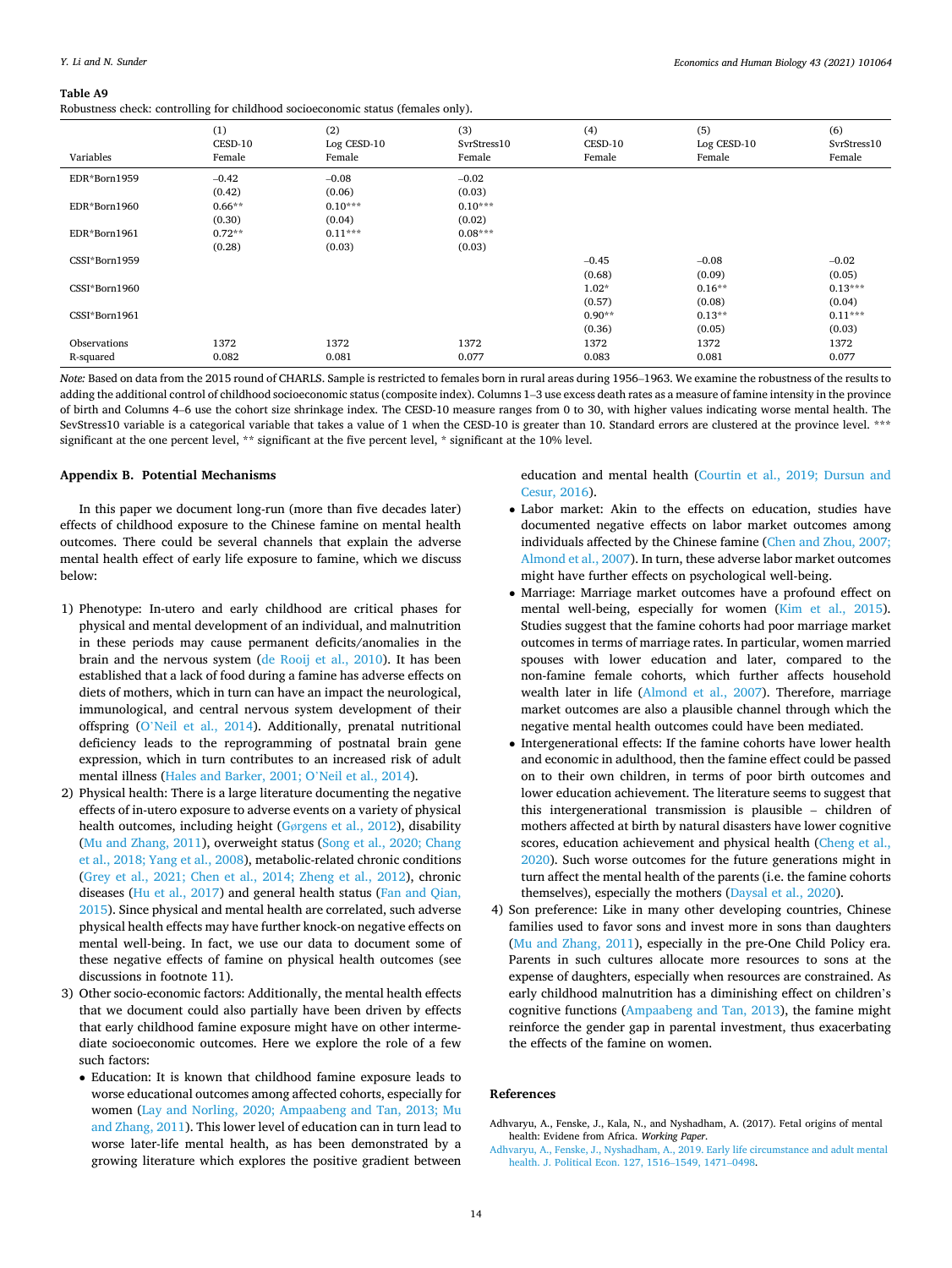#### <span id="page-14-0"></span>*Y. Li and N. Sunder*

[Albert, P.R., 2015. Why is depression more prevalent in women? J. Psychiatry Neurosci.](http://refhub.elsevier.com/S1570-677X(21)00089-7/sbref2)  [JPN 40 \(4\), 219](http://refhub.elsevier.com/S1570-677X(21)00089-7/sbref2)–221.

[Almond, D., Currie, J., 2011. Killing me softly: the fetal origins hypothesis. J. Econ.](http://refhub.elsevier.com/S1570-677X(21)00089-7/sbref3) [Perspect. 25 \(3\), 153](http://refhub.elsevier.com/S1570-677X(21)00089-7/sbref3)–172.

- [Almond, D., Currie, J., Duque, V., 2018. Childhood circumstances and adult outcomes:](http://refhub.elsevier.com/S1570-677X(21)00089-7/sbref4)  [act II. J. Econ. Lit. 56 \(4\), 1360](http://refhub.elsevier.com/S1570-677X(21)00089-7/sbref4)–1446.
- [Almond, D., Edlund, L., Li, H., Zhang, J., 2007. Long-term effects of the 1959-1961 china](http://refhub.elsevier.com/S1570-677X(21)00089-7/sbref5)  [famine: Mainland China and Hong Kong. Technical report. National Bureau of](http://refhub.elsevier.com/S1570-677X(21)00089-7/sbref5) [Economic Research,](http://refhub.elsevier.com/S1570-677X(21)00089-7/sbref5).
- [Ampaabeng, S.K., Tan, C.M., 2013. The long-term cognitive consequences of early](http://refhub.elsevier.com/S1570-677X(21)00089-7/sbref6) [childhood malnutrition: the case of famine in ghana. J. Health Econ. 32 \(6\),](http://refhub.elsevier.com/S1570-677X(21)00089-7/sbref6)  [1013](http://refhub.elsevier.com/S1570-677X(21)00089-7/sbref6)–1027.
- [Andresen, E.M., Malmgren, J.A., Carter, W.B., Patrick, D.L., 1994. Screening for](http://refhub.elsevier.com/S1570-677X(21)00089-7/sbref7)  [depression in well older adults: evaluation of a short form of the ces-d. Am. J. Prev.](http://refhub.elsevier.com/S1570-677X(21)00089-7/sbref7)  [Med. 10 \(2\), 77](http://refhub.elsevier.com/S1570-677X(21)00089-7/sbref7)–84.

[Ashton, B., Hill, K., Piazza, A., Zeitz, R., 1992. Famine in China, 1958](http://refhub.elsevier.com/S1570-677X(21)00089-7/sbref8)–61. The [Population of Modern China. Springer,, pp. 225](http://refhub.elsevier.com/S1570-677X(21)00089-7/sbref8)–271.

[Avendano, M., de Coulon, A., Nafilyan, V., 2020. Does longer compulsory schooling](http://refhub.elsevier.com/S1570-677X(21)00089-7/sbref9) 

- [affect mental health? Evidence from a British reform. J. Public Econ. 183, 104137.](http://refhub.elsevier.com/S1570-677X(21)00089-7/sbref9) [Barker, D.J., 1990. The fetal and infant origins of adult disease. BMJ \(Clin. Res. Ed.\) 301](http://refhub.elsevier.com/S1570-677X(21)00089-7/sbref10)  [\(6761\), 1111.](http://refhub.elsevier.com/S1570-677X(21)00089-7/sbref10)
- [Bertoni, M., 2015. Hungry today, unhappy tomorrow? Childhood hunger and subjective](http://refhub.elsevier.com/S1570-677X(21)00089-7/sbref11)  [wellbeing later in life. J. Health Econ. 40, 40](http://refhub.elsevier.com/S1570-677X(21)00089-7/sbref11)–53.
- [Blank, K., Gruman, C., Robison, J.T., 2004. Case-finding for depression in elderly people:](http://refhub.elsevier.com/S1570-677X(21)00089-7/sbref12)  [balancing ease of administration with validity in varied treatment settings.](http://refhub.elsevier.com/S1570-677X(21)00089-7/sbref12) [J. Gerontol. Ser. A Biol. Sci. Med. Sci. 59 \(4\), M378](http://refhub.elsevier.com/S1570-677X(21)00089-7/sbref12)–M384.
- [Bramall, C., 2011. Agency and famine in China](http://refhub.elsevier.com/S1570-677X(21)00089-7/sbref13)'s Sichuan province, 1958–1962. China Q [208, 990](http://refhub.elsevier.com/S1570-677X(21)00089-7/sbref13)–1008.
- [Brown, A.S., van Os, J., Driessens, C., Hoek, H.W., Susser, E.S., 2000. Further evidence of](http://refhub.elsevier.com/S1570-677X(21)00089-7/sbref14)  [relation between prenatal famine and major affective disorder. Am. J. Psychiatry](http://refhub.elsevier.com/S1570-677X(21)00089-7/sbref14) [157 \(2\), 190](http://refhub.elsevier.com/S1570-677X(21)00089-7/sbref14)–195.
- [Chang, X., Song, P., Wang, M., An, L., 2018. The risks of overweight, obesity and](http://refhub.elsevier.com/S1570-677X(21)00089-7/sbref15) [abdominal obesity in middle age after exposure to famine in early life: evidence from](http://refhub.elsevier.com/S1570-677X(21)00089-7/sbref15)  the china's 1959–[1961 famine. J. Nutr. Health Aging 22 \(10\), 1198](http://refhub.elsevier.com/S1570-677X(21)00089-7/sbref15)–1204.
- [Chen, H., Nembhard, W.N., Stockwell, H.G., 2014. Sex-specific effects of fetal exposure](http://refhub.elsevier.com/S1570-677X(21)00089-7/sbref16)  to the 1959–[1961 Chinese famine on risk of adult hypertension. Matern. Child](http://refhub.elsevier.com/S1570-677X(21)00089-7/sbref16)  [Health J. 18 \(3\), 527](http://refhub.elsevier.com/S1570-677X(21)00089-7/sbref16)–533.
- [Chen, Y., Zhou, L.-A., 2007. The long-term health and economic consequences of the](http://refhub.elsevier.com/S1570-677X(21)00089-7/sbref17) 1959–[1961 famine in China. J. Health Econ. 26 \(4\), 659](http://refhub.elsevier.com/S1570-677X(21)00089-7/sbref17)–681.
- [Cheng, Q., Trangucci, R., Nelson, K.N., Fu, W., Collender, P.A., Head, J.R., Hoover, C.M.,](http://refhub.elsevier.com/S1570-677X(21)00089-7/sbref18)  [Skaff, N.K., Li, T., Li, X., et al., 2020. Prenatal and early-life exposure to the great](http://refhub.elsevier.com/S1570-677X(21)00089-7/sbref18) [chinese famine increased the risk of tuberculosis in adulthood across two](http://refhub.elsevier.com/S1570-677X(21)00089-7/sbref18)  [generations. In: Proc. Nat. Acad. Sci., 117, pp. 27549](http://refhub.elsevier.com/S1570-677X(21)00089-7/sbref18)–27555.
- [Courtin, E., Nafilyan, V., Glymour, M., Goldberg, M., Berr, C., Berkman, L.F., Zins, M.,](http://refhub.elsevier.com/S1570-677X(21)00089-7/sbref19)  [Avendano, M., 2019. Long-term effects of compulsory schooling on physical, mental](http://refhub.elsevier.com/S1570-677X(21)00089-7/sbref19)  [and cognitive ageing: a natural experiment. J. Epidemiol. Community Health 73 \(4\),](http://refhub.elsevier.com/S1570-677X(21)00089-7/sbref19)  370–[376](http://refhub.elsevier.com/S1570-677X(21)00089-7/sbref19).
- [Cui, H., Smith, J.P., Zhao, Y., 2020. Early-life deprivation and health outcomes in](http://refhub.elsevier.com/S1570-677X(21)00089-7/sbref20)  [adulthood: evidence from childhood hunger episodes of middle-aged and elderly](http://refhub.elsevier.com/S1570-677X(21)00089-7/sbref20)  [Chinese. J. Dev. Econ. 143, 102417](http://refhub.elsevier.com/S1570-677X(21)00089-7/sbref20).
- [Daysal, N.M., Simonsen, M., Trandafir, M., Breining, S., 2020. Spillover effects of early](http://refhub.elsevier.com/S1570-677X(21)00089-7/sbref21)[life medical interventions. Rev. Econ. Stat. 1](http://refhub.elsevier.com/S1570-677X(21)00089-7/sbref21)–46.
- [de Rooij, S.R., Wouters, H., Yonker, J.E., Painter, R.C., Roseboom, T.J., 2010. Prenatal](http://refhub.elsevier.com/S1570-677X(21)00089-7/sbref22) [undernutrition and cognitive function in late adulthood. Proc. Natl. Acad. Sci. 107](http://refhub.elsevier.com/S1570-677X(21)00089-7/sbref22)  [\(39\), 16881](http://refhub.elsevier.com/S1570-677X(21)00089-7/sbref22)–16886.
- [Dinkelman, T., 2017. Long-run health repercussions of drought shocks: evidence from](http://refhub.elsevier.com/S1570-677X(21)00089-7/sbref23)  [South African homelands. Econ. J. 127 \(604\), 1906](http://refhub.elsevier.com/S1570-677X(21)00089-7/sbref23)–1939.
- [Dursun, B., Cesur, R., 2016. Transforming lives: the impact of compulsory schooling on](http://refhub.elsevier.com/S1570-677X(21)00089-7/sbref24)  [hope and happiness. J. Popul. Econ. 29 \(3\), 911](http://refhub.elsevier.com/S1570-677X(21)00089-7/sbref24)–956.
- [Fan, W., Qian, Y., 2015. Long-term health and socioeconomic consequences of early-life](http://refhub.elsevier.com/S1570-677X(21)00089-7/sbref25)  exposure to the 1959–[1961 Chinese famine. Soc. Sci. Res. 49, 53](http://refhub.elsevier.com/S1570-677X(21)00089-7/sbref25)–69.
- [Fernald, L.C., Hamad, R., Karlan, D., Ozer, E.J., Zinman, J., 2008. Small individual loans](http://refhub.elsevier.com/S1570-677X(21)00089-7/sbref26)  [and mental health: a randomized controlled trial among south african adults. BMC](http://refhub.elsevier.com/S1570-677X(21)00089-7/sbref26)  [Public Health 8 \(1\), 409](http://refhub.elsevier.com/S1570-677X(21)00089-7/sbref26).
- [Frijters, P., Johnston, D.W., Shields, M.A., 2014. The effect of mental health on](http://refhub.elsevier.com/S1570-677X(21)00089-7/sbref27)
- [employment: evidence from australian panel data. Health Econ. 23 \(9\), 1058](http://refhub.elsevier.com/S1570-677X(21)00089-7/sbref27)–1071. [Fruehwirth, J.C., Iyer, S., Zhang, A., 2019. Religion and depression in adolescence.](http://refhub.elsevier.com/S1570-677X(21)00089-7/sbref28)  [J. Political Econ. 127 \(3\), 1178](http://refhub.elsevier.com/S1570-677X(21)00089-7/sbref28)–1209.
- [Gooch, E., 2017. Estimating the long-term impact of the great Chinese famine \(1959](http://refhub.elsevier.com/S1570-677X(21)00089-7/sbref29)–61) [on modern China. World Dev. 89, 140](http://refhub.elsevier.com/S1570-677X(21)00089-7/sbref29)–151.
- Gø[rgens, T., Meng, X., Vaithianathan, R., 2012. Stunting and selection effects of famine:](http://refhub.elsevier.com/S1570-677X(21)00089-7/sbref30)  [a case study of the great Chinese famine. J. Dev. Econ. 97 \(1\), 99](http://refhub.elsevier.com/S1570-677X(21)00089-7/sbref30)–111.
- [Graham, C., Pinto, S., 2019. Unequal hopes and lives in the USA: optimism, race, place,](http://refhub.elsevier.com/S1570-677X(21)00089-7/sbref31)  [and premature mortality. J. Popul. Econ. 32 \(2\), 665](http://refhub.elsevier.com/S1570-677X(21)00089-7/sbref31)–733.
- [Grey, K., Gonzales, G.B., Abera, M., Lelijveld, N., Thompson, D., Berhane, M.,](http://refhub.elsevier.com/S1570-677X(21)00089-7/sbref32)  [Abdissa, A., Girma, T., Kerac, M., 2021. Severe malnutrition or famine exposure in](http://refhub.elsevier.com/S1570-677X(21)00089-7/sbref32) [childhood and cardiometabolic non-communicable disease later in life: a systematic](http://refhub.elsevier.com/S1570-677X(21)00089-7/sbref32)  [review. BMJ Glob. Health 6 \(3\), e003161](http://refhub.elsevier.com/S1570-677X(21)00089-7/sbref32).
- [Hales, C.N., Barker, D.J., 2001. The thrifty phenotype hypothesis. Br. Med. Bull. 60,](http://refhub.elsevier.com/S1570-677X(21)00089-7/sbref33) 5–[20.](http://refhub.elsevier.com/S1570-677X(21)00089-7/sbref33)
- [He, P., Liu, L., Salas, J.M.I., Guo, C., Cheng, Y., Chen, G., Zheng, X., 2018. Prenatal](http://refhub.elsevier.com/S1570-677X(21)00089-7/sbref34)  [malnutrition and adult cognitive impairment: a natural experiment from the](http://refhub.elsevier.com/S1570-677X(21)00089-7/sbref34)  1959–[1961 Chinese famine. Br. J. Nutr. 120 \(2\), 198](http://refhub.elsevier.com/S1570-677X(21)00089-7/sbref34)–203.
- [Houser, D., Sands, B., Xiao, E., 2009. Three parts natural, seven parts man-made:](http://refhub.elsevier.com/S1570-677X(21)00089-7/sbref35)  Bayesian analysis of China'[s great leap forward demographic disaster. J. Econ.](http://refhub.elsevier.com/S1570-677X(21)00089-7/sbref35) [Behav. Organ. 69 \(2\), 148](http://refhub.elsevier.com/S1570-677X(21)00089-7/sbref35)–159.
- [Hu, X.F., Liu, G.G., Fan, M., 2017. Long-term effects of famine on chronic diseases:](http://refhub.elsevier.com/S1570-677X(21)00089-7/sbref36) evidence from china'[s great leap forward famine. Health Econ. 26 \(7\), 922](http://refhub.elsevier.com/S1570-677X(21)00089-7/sbref36)–936.
- [Huang, C., Phillips, M.R., Zhang, Y., Zhang, J., Shi, Q., Song, Z., Ding, Z., Pang, S.,](http://refhub.elsevier.com/S1570-677X(21)00089-7/sbref37)  [Martorell, R., 2013. Malnutrition in early life and adult mental health: evidence from](http://refhub.elsevier.com/S1570-677X(21)00089-7/sbref37)  [a natural experiment. Soc. Sci. Med. 97, 259](http://refhub.elsevier.com/S1570-677X(21)00089-7/sbref37)–266.
- [James, S.L., Abate, D., Abate, K.H., Abay, S.M., Abbafati, C., Abbasi, N., Abbastabar, H.,](http://refhub.elsevier.com/S1570-677X(21)00089-7/sbref38)  [et al., 2018. Global, regional, and national incidence, prevalence, and years lived](http://refhub.elsevier.com/S1570-677X(21)00089-7/sbref38)  with disability for 354 diseases and injuries for 195 countries and territories 1990–[2017: a systematic analysis for the Global Burden of Disease Study 2017. The](http://refhub.elsevier.com/S1570-677X(21)00089-7/sbref38)  [Lancet 392 \(10159\), 1789](http://refhub.elsevier.com/S1570-677X(21)00089-7/sbref38)–1858.
- [Kessler, R.C., Andrews, G., Colpe, L.J., Hiripi, E., Mroczek, D.K., Normand, S.L.T.,](http://refhub.elsevier.com/S1570-677X(21)00089-7/sbref39) [Walters, E.E., Zaslavsky, A.M., 2002. Short screening scales to monitor population](http://refhub.elsevier.com/S1570-677X(21)00089-7/sbref39) [prevalences and trends in non-specific psychological distress. Psychol. Med. 32 \(6\),](http://refhub.elsevier.com/S1570-677X(21)00089-7/sbref39)  959–[976](http://refhub.elsevier.com/S1570-677X(21)00089-7/sbref39).
- [Kessler, R.C., Barker, P.R., Colpe, L.J., Epstein, J.F., Gfroerer, J.C., Hiripi, E., Howes, M.](http://refhub.elsevier.com/S1570-677X(21)00089-7/sbref40)  [J., Normand, S.-L.T., Manderscheid, R.W., Walters, E.E., Zaslavsky, A.M., 2003.](http://refhub.elsevier.com/S1570-677X(21)00089-7/sbref40) [Screening for serious mental illness in the general population. Arch. Gen. Psychiatry](http://refhub.elsevier.com/S1570-677X(21)00089-7/sbref40)  [60 \(2\), 184](http://refhub.elsevier.com/S1570-677X(21)00089-7/sbref40)–189.
- [Kim, J.-H., Park, E.-C., Lee, S.G., 2015. The impact of age differences in couples on](http://refhub.elsevier.com/S1570-677X(21)00089-7/sbref41)  [depressive symptoms: evidence from the korean longitudinal study of aging](http://refhub.elsevier.com/S1570-677X(21)00089-7/sbref41)  (2006–[2012\). BMC Psychiatry 15 \(1\), 1](http://refhub.elsevier.com/S1570-677X(21)00089-7/sbref41)–9.
- [Kim, S., Fleisher, B., Sun, J.Y., 2017. The longterm health effects of fetal malnutrition:](http://refhub.elsevier.com/S1570-677X(21)00089-7/sbref42) evidence from the 1959–[1961 China great leap forward famine. Health Econ. 14.](http://refhub.elsevier.com/S1570-677X(21)00089-7/sbref42)
- [Kolenikov, S., Angeles, G., 2009. Socioeconomic status measurement with discrete proxy](http://refhub.elsevier.com/S1570-677X(21)00089-7/sbref43)  [variables: is principal component analysis a reliable answer? Rev. Income Wealth 55](http://refhub.elsevier.com/S1570-677X(21)00089-7/sbref43)  [\(1\), 128](http://refhub.elsevier.com/S1570-677X(21)00089-7/sbref43)–165.
- [Kraemer, S., 2000. The fragile male. BMJ 321 \(7276\), 1609](http://refhub.elsevier.com/S1570-677X(21)00089-7/sbref44)–1612.
- [Kuehner, C., 2017. Why is depression more common among women than among men?](http://refhub.elsevier.com/S1570-677X(21)00089-7/sbref45) [Lancet Psychiatry 4 \(2\), 146](http://refhub.elsevier.com/S1570-677X(21)00089-7/sbref45)–158.
- [Lay, M.J., Norling, J., 2020. The consequences of the 1959](http://refhub.elsevier.com/S1570-677X(21)00089-7/sbref46)–1961 chinese famine for [educational attainment. BE J. Econ. Anal. Policy 20 \(2\).](http://refhub.elsevier.com/S1570-677X(21)00089-7/sbref46)
- [Li, C., Lumey, L.H., 2017. Exposure to the Chinese famine of 1959-61 in early life and](http://refhub.elsevier.com/S1570-677X(21)00089-7/sbref47)  [long-term health conditions: a systematic review and meta-analysis. Int. J.](http://refhub.elsevier.com/S1570-677X(21)00089-7/sbref47) [Epidemiol. 46 \(4\), 1157](http://refhub.elsevier.com/S1570-677X(21)00089-7/sbref47)–1170.
- [Li, C., Miles, T., Shen, L., Shen, Y., Liu, T., Zhang, M., Li, S., Huang, C., 2018. Early-life](http://refhub.elsevier.com/S1570-677X(21)00089-7/sbref48)  [exposure to severe famine and subsequent risk of depressive symptoms in late](http://refhub.elsevier.com/S1570-677X(21)00089-7/sbref48)  [adulthood: the China Health and Retirement Longitudinal Study. Br. J. Psychiatry](http://refhub.elsevier.com/S1570-677X(21)00089-7/sbref48) [213 \(4\), 579](http://refhub.elsevier.com/S1570-677X(21)00089-7/sbref48)–586.
- Li, Y. and Sunder, N. (2020). Mental Health and Education: Average and Distributional Effects in the Long Run. Working Paper.
- [Liang, Z., White, M.J., 1996. Internal migration in china, 1950](http://refhub.elsevier.com/S1570-677X(21)00089-7/sbref49)–1988. Demography 33 [\(3\), 375](http://refhub.elsevier.com/S1570-677X(21)00089-7/sbref49)–384.
- [Lin, J.Y., Yang, D.T., 2000. Food availability, entitlements and the Chinese famine of](http://refhub.elsevier.com/S1570-677X(21)00089-7/sbref50)  1959–[61. Econ. J. 110 \(460\), 136](http://refhub.elsevier.com/S1570-677X(21)00089-7/sbref50)–158.
- [Lumey, L.H., Stein, A.D., Susser, E., 2011. Prenatal famine and adult health. Annu. Rev.](http://refhub.elsevier.com/S1570-677X(21)00089-7/sbref51)  [Public Health 32, 237](http://refhub.elsevier.com/S1570-677X(21)00089-7/sbref51)–262.
- [Maccini, S., Yang, D., 2009. Under the weather: health, schooling, and economic](http://refhub.elsevier.com/S1570-677X(21)00089-7/sbref52)  [consequences of early-life rainfall. Am. Econ. Rev. 99 \(3\), 1006](http://refhub.elsevier.com/S1570-677X(21)00089-7/sbref52)–1026.
- [Meng, X., Qian, N., Yared, P., 2015. The institutional causes of China](http://refhub.elsevier.com/S1570-677X(21)00089-7/sbref53)'s great famine, 1959–[1961. Rev. Econ. Stud. 82 \(4\), 1568](http://refhub.elsevier.com/S1570-677X(21)00089-7/sbref53)–1611.
- [Mizuno, R., 2000. The male/female ratio of fetal deaths and births in Japan. Lancet 356](http://refhub.elsevier.com/S1570-677X(21)00089-7/sbref54)  [\(9231\), 738](http://refhub.elsevier.com/S1570-677X(21)00089-7/sbref54)–739.
- [Mu, R., Zhang, X., 2011. Why does the Great Chinese Famine affect the male and female](http://refhub.elsevier.com/S1570-677X(21)00089-7/sbref55)  [survivors differently? Mortality selection versus son preference. Econ. Hum. Biol. 9](http://refhub.elsevier.com/S1570-677X(21)00089-7/sbref55)  [\(1\), 92](http://refhub.elsevier.com/S1570-677X(21)00089-7/sbref55)–105.
- O'[Neil, A., Itsiopoulos, C., Skouteris, H., Opie, R.S., McPhie, S., Hill, B., Jacka, F.N.,](http://refhub.elsevier.com/S1570-677X(21)00089-7/sbref56)  [2014. Preventing mental health problems in offspring by targeting dietary intake of](http://refhub.elsevier.com/S1570-677X(21)00089-7/sbref56)  [pregnant women. BMC Med. 12 \(1\), 208.](http://refhub.elsevier.com/S1570-677X(21)00089-7/sbref56)
- [Oswald, A.J., Proto, E., Sgroi, D., 2015. Happiness and productivity. J. Labor Econ. 33](http://refhub.elsevier.com/S1570-677X(21)00089-7/sbref57) [\(4\), 789](http://refhub.elsevier.com/S1570-677X(21)00089-7/sbref57)–822.
- [Peng, X., 1987. Demographic consequences of the great leap forward in China](http://refhub.elsevier.com/S1570-677X(21)00089-7/sbref58)'s [provinces. Popul. Dev. Rev. 13 \(4\), 639](http://refhub.elsevier.com/S1570-677X(21)00089-7/sbref58)–670.
- [Scheffel, J., Zhang, Y., 2019. How does internal migration affect the emotional health of](http://refhub.elsevier.com/S1570-677X(21)00089-7/sbref59)  [elderly parents left-behind? J. Popul. Econ. 32 \(3\), 953](http://refhub.elsevier.com/S1570-677X(21)00089-7/sbref59)–980.
- [Shi, X., 2011. Famine, fertility, and fortune in China. China Econ. Rev. 22 \(2\), 244](http://refhub.elsevier.com/S1570-677X(21)00089-7/sbref60)–259. [Singhal, S., 2018. Prostate artery embolisation: an initial experience from an Indian](http://refhub.elsevier.com/S1570-677X(21)00089-7/sbref61)
- [perspective. Pol. J. Radiol. 83, e554](http://refhub.elsevier.com/S1570-677X(21)00089-7/sbref61)–e559. [Song, C., Wang, M., Chen, Z., Yao, Y., Feng, G., Ma, Y., Fan, J., Liu, A., 2020. Fetal](http://refhub.elsevier.com/S1570-677X(21)00089-7/sbref62) [exposure to chinese famine increases obesity risk in adulthood. Int. J. Environ. Res.](http://refhub.elsevier.com/S1570-677X(21)00089-7/sbref62)  [Public Health 17 \(10\), 3649.](http://refhub.elsevier.com/S1570-677X(21)00089-7/sbref62)
- [Song, S., 2012. Does famine influence sex ratio at birth? Evidence from the 1959](http://refhub.elsevier.com/S1570-677X(21)00089-7/sbref63)–1961 [great leap forward famine in China. Proc. R. Soc. B Biol. Sci. 279 \(1739\), 2883](http://refhub.elsevier.com/S1570-677X(21)00089-7/sbref63)–2890.
- [Song, S., Wang, W., Hu, P., 2009. Famine, death, and madness: schizophrenia in early](http://refhub.elsevier.com/S1570-677X(21)00089-7/sbref64)  [adulthood after prenatal exposure to the Chinese great leap forward famine. Soc. Sci.](http://refhub.elsevier.com/S1570-677X(21)00089-7/sbref64)  [Med. 68 \(7\), 1315](http://refhub.elsevier.com/S1570-677X(21)00089-7/sbref64)–1321.
- [St Clair, D., Xu, M., Wang, P., Yu, Y., Fang, Y., Zhang, F., Zheng, X., Gu, N., Feng, G.,](http://refhub.elsevier.com/S1570-677X(21)00089-7/sbref65)  [Sham, P., He, L., 2005. Rates of adult schizophrenia following prenatal exposure to](http://refhub.elsevier.com/S1570-677X(21)00089-7/sbref65)  [the Chinese famine of 1959](http://refhub.elsevier.com/S1570-677X(21)00089-7/sbref65)–1961. JAMA 294 (5), 557–562.
- [State Statistical Bureau, 1990. Quanguo gesheng xizhiqu zhixiashi lishi tongji ziliao](http://refhub.elsevier.com/S1570-677X(21)00089-7/sbref66) huibian, 1949–[1989 \(a compilation of historical statistical data of provinces,](http://refhub.elsevier.com/S1570-677X(21)00089-7/sbref66)  [autonomous regions, and municipalities\). China Statistical Press,, Beijing.](http://refhub.elsevier.com/S1570-677X(21)00089-7/sbref66)
- [Vilagut, G., Forero, C.G., Barbaglia, G., Alonso, J., 2016. Screening for depression in the](http://refhub.elsevier.com/S1570-677X(21)00089-7/sbref67)  [general population with the center for epidemiologic studies depression \(ces-d\): a](http://refhub.elsevier.com/S1570-677X(21)00089-7/sbref67)  [systematic review with meta-analysis. PloS One 11 \(5\), 0155431](http://refhub.elsevier.com/S1570-677X(21)00089-7/sbref67).